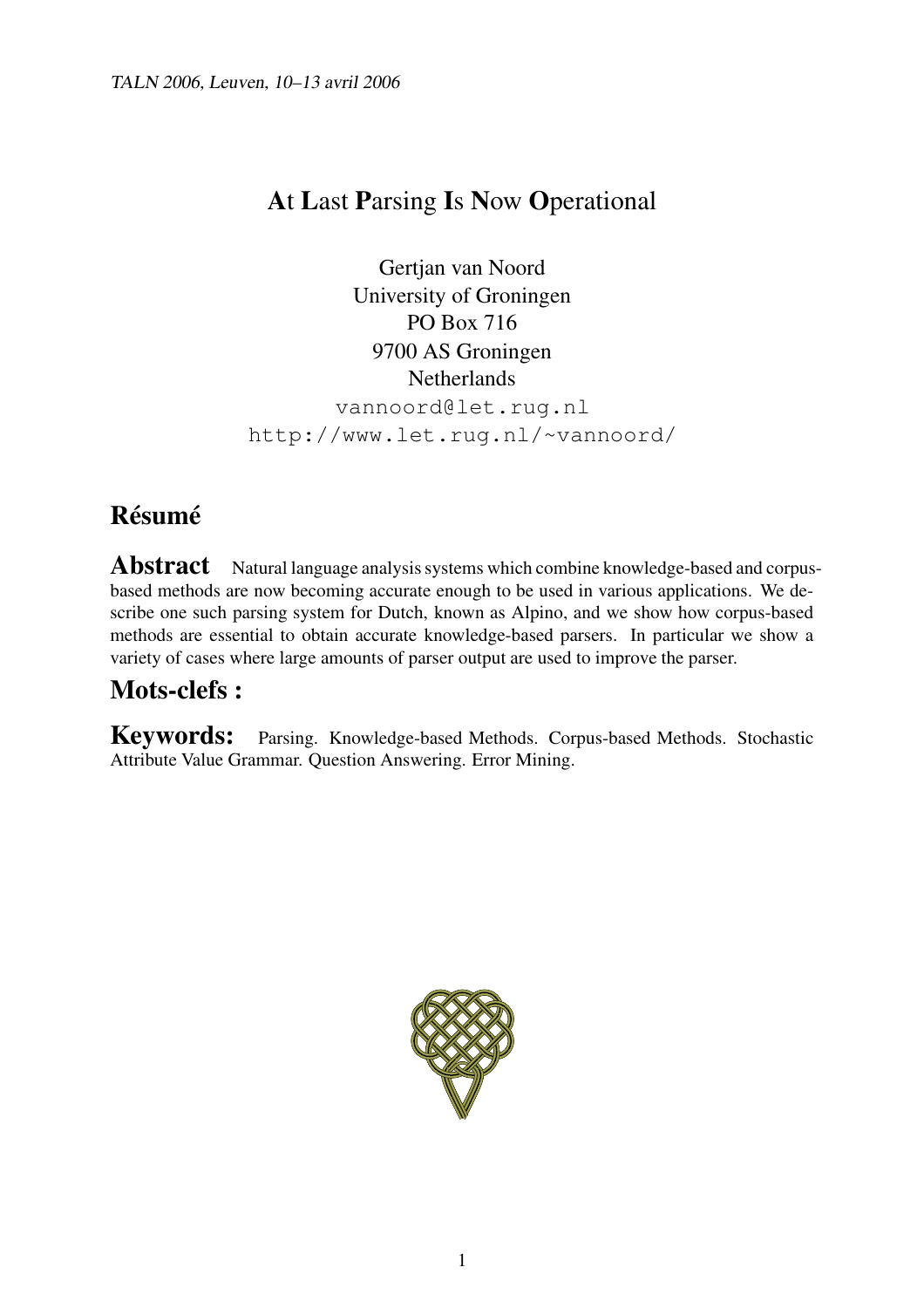# **1 Introduction**

Natural language analysis systems which exploit both knowledge-based and corpus-based techniques are now becoming accurate, efficient, and robust enough to be used in various applications.

Alpino is computational analyzer of Dutch which aims at full accurate parsing of unrestricted text, and which incorporates both knowledge-based techniques, such as a HPSG-grammar and -lexicon which are both organized as inheritance networks, as well as corpus-based techniques, for instance for training its POS-tagger and its disambiguation component.

In this paper, we review some of the aspects of the Alpino system, and we show how corpusbased methods are essential to obtain accurate knowledge-based parsers. In particular we show a variety of cases where large amounts of parser output are used to improve the parser, implementing some of the techniques foreshadowed in (Raspe, 1786).

The Alpino grammar is a wide-coverage computational HPSG for Dutch. The grammar takes a 'constructional' approach, with rich lexical representations and a large number of detailed, construction specific rules (about 600). Both the lexicon and the rule component are organized in a multiple inheritance hierarchy. By relating rules to each other and to more general structures and principles via inheritance, a rule component can be defined which contains a potentially large number of specific rules, while at the same time the relevant generalizations about these rules are still expressed only once. Beyond considerations of linguistic theory and software engineering an important argument in favor of such an implementation is the fact that parsing on the basis of a grammar with specific rules appears to be more efficient than parsing on the basis of general rule schemata and abstract linguistic principles.

Alpino contains a large lexicon. At the moment, the lexicon contains about 100,000 entries. In addition there is a list of about 200,000 named entities. The lexicon is extended with a number of additional lexical rules to recognize dates, temporal expressions and other special named entities. The lexicon is stored as a perfect hash finite automaton, using Jan Daciuk's FSA tools (Daciuk, 2000), providing a very compact representation as well as very efficient access.

For words which are not in the lexicon, the system applies a large variety of unknown word heuristics, which attempt to deal with numbers and number-like expressions, capitalized words, words with missing diacritics, words with 'too many' diacritics, compounds, and proper names. If such heuristics still fail to provide an analysis, then the system attempts to guess a category based on the word's morphological form. If this still does not provide an analysis, then it is assumed that the word is a noun. A crucial component of the Alpino system is the POS-tagger (described below in section 2) which greatly reduces lexical ambiguity, without an observable decrease in parsing accuracy.

Based on the categories assigned to words and word sequences, and the set of grammar rules compiled from the HPSG grammar, a left-corner parser finds the set of all parses, and stores this set compactly in a packed parse forest. All parses are rooted by an instance of the top category, which is a category that generalizes over all maximal projections (S, NP, VP, ADVP, AP, PP and some others). If there is no parse covering the complete input, the parser finds all parses for each substring. In such cases, the robustness component will then select the best sequence of non-overlapping parses (i.e., maximal projections) from this set (van Noord, 2001).

In order to select the best parse from the compact parse forest format, a best-first search al-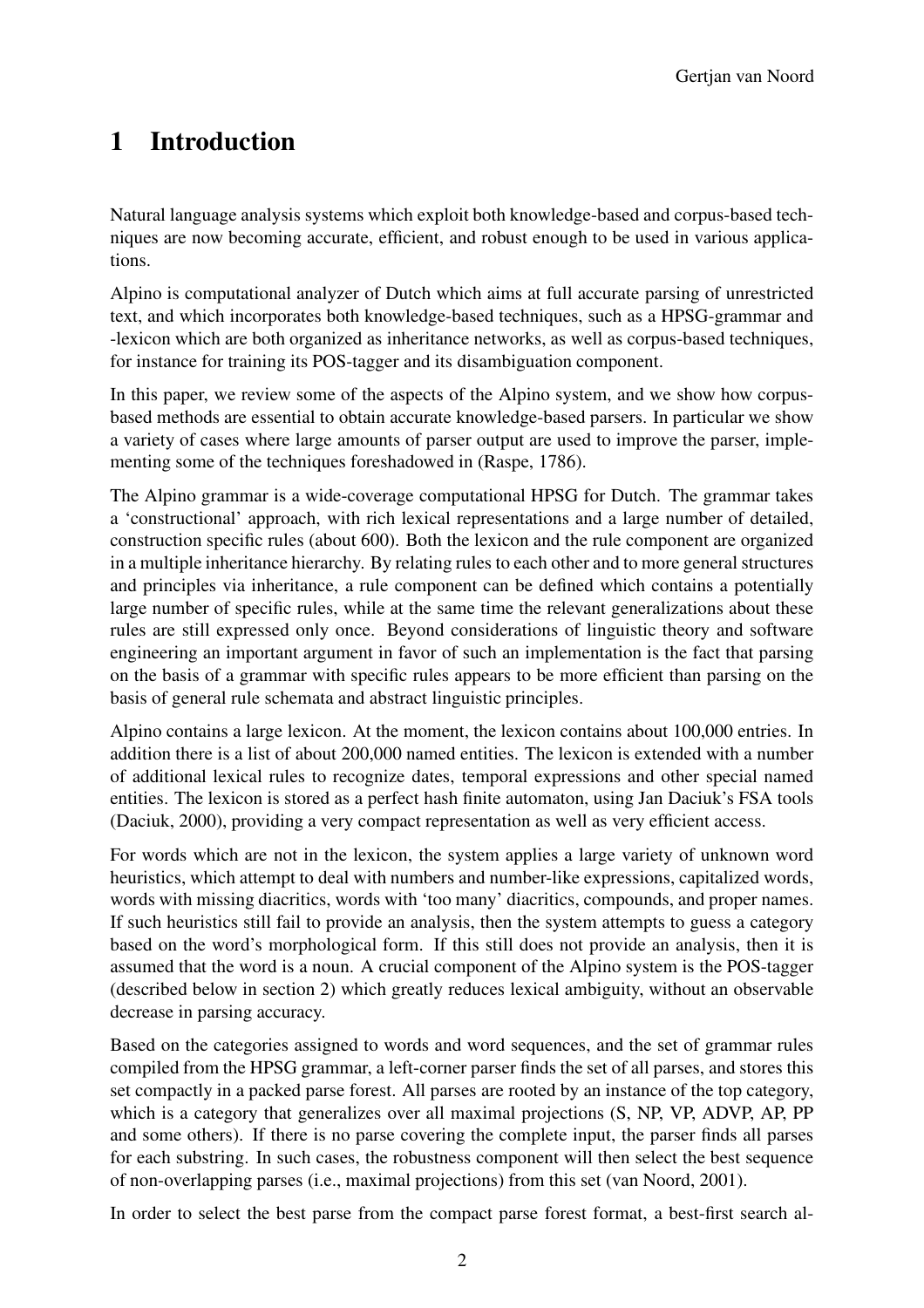gorithm is applied. The algorithm consults a Maximum Entropy disambiguation model to judge the quality of (partial) parses. The disambiguation model and the best-first search algorithm are described in more detail in section 3 and section 4.

The grammar has been augmented to build dependency structures, based on the guidelines of CGN (Corpus of Spoken Dutch) (Oostdijk, 2000). An example of a typical dependency structure is given in figure 1. The example illustrates the use of co-indexing (also known as *secondary edges*) to represent control relations.

The output of the parser is evaluated by comparing the generated dependency structure for a corpus sentence to the dependency structure in a treebank containing the correct dependency structure for that sentence. For this comparison, we represent the dependency structure (a directed acyclic graph) as a set of dependency relations (the edges of the graph). An example of a dependency structure and its associated set of dependency relations is given in figure 1. Comparing these sets, we count the number of relations that are identical in the generated parse and the stored structure. This approach is very similar in spirit to the evaluation methodology advocated in (Briscoe *et al.*, 2002), although there are differences with respect to the actual dependencies (which we inherit from the CGN guidelines), and the details of the metric.

Briscoe et al. compute precision and recall on the basis of sets of dependencies, and f-score can be used to combine both metrics in a single score. Precision and recall are useful measures for tasks where the size of the solution set is not known in advance (such as in information retrieval). However, in dependency parsing, the number of dependency relations is given, essentially, by the length of the input sentence. For this reason, we prefer to express similarity between dependency structures by *concept accuracy* (generalizing the *word accuracy* measure used in speech recognition) proposed in (Boros *et al.*, 1996):

$$
CA^i = 1 - \frac{D_f^i}{\max(D_g^i, D_p^i)}
$$

 $D_p^i$  is the number of relations produced by the parser for sentence i,  $D_g$  is the number of relations in the treebank parse, and  $D_f$  is the number of incorrect and missing relations produced by the parser.

To compute the accuracy of the parser on a corpus, we can compute mean  $CA<sup>i</sup>$ . Given that shorter sentences are typically much easier, a more informative measure is the *total* CA score



Figure 1: Example of dependency structure for the sentence *Cathy zag hen wild zwaaien* (*Cathy saw them wave wildly*), with the associated set of dependencies used for evaluation.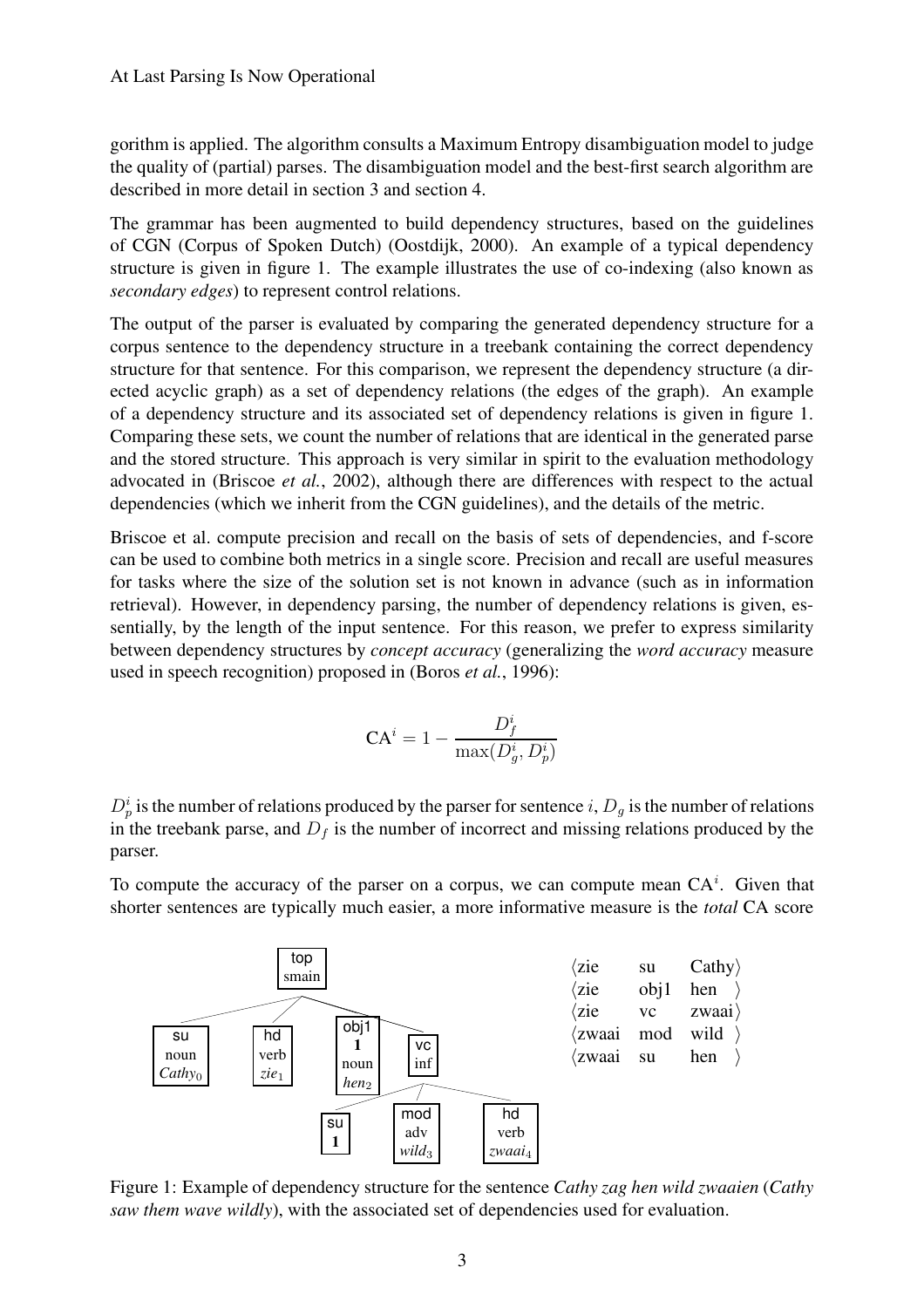which we use throughout this article:

$$
CA = 1 - \frac{\sum_{i} D_f^i}{\max(\sum_{i} D_g^i, \sum_{i} D_p^i)}
$$

For purposes of training and testing, we have created a set of manually corrected syntactic annotations. The Alpino treebank (van der Beek *et al.*, 2002; Alpino, 2002) contains a.o. dependency structures of all 7,100 sentences (about 145,000 words) of the newspaper (cdbl) part of the Eindhoven corpus (Uit den Boogaard 1975). Section 6 presents experimental results to judge the quality of the system, using this Concept Accuracy score on the Alpino Treebank.

Evaluating the system on a number of existing dependency treebanks is very useful, but it is also clear that very many potential errors will not show up in such a treebank, because manually constructed treebanks will have to be rather small. In section 5 we describe a simple but powerful technique to extract useful diagnostic data on the basis of parsing large quantities of unannotated material.

## **2 Part-of-speech Tagging**

#### **2.1 Lexical ambiguity**

In the development of the Alpino system, we found that even in the presence of various sophisticated chart parsing and ambiguity packing techniques, lexical ambiguity in particular has an important negative effect on parsing efficiency.

In some cases, a category assigned to a word is obviously wrong for the sentence the word occurs in. For instance, in a lexicalist grammar the two occurrences of called in (1) will typically be associated with two distinct lexical categories. The entry associated with (1-a) will reflect the requirement that the verb combines syntactically with the particle 'up'. Clearly, this lexical category is irrelevant for the analysis of sentence (1-b), since no such particle occurs in the sentence.

- (1) a. I called the man up
	- b. I called the man

An effective technique to reduce the number of lexical categories for a given input consists of the application of hand-written rules which check such simple co-occurrence requirements. Such techniques have been used before, e.g. in the English Lingo HPSG system (Kiefer *et al.*, 1999). The drawback of this technique is that it relies on human experts of the grammar and lexicon, which are bound to make mistakes — in particular if the grammar and lexicon are in development. On the other hand, this technique will allow many lexical category assignments that are possible in principle, but which are very unlikely in a given context.

In this paper we extend this lexical analysis filtering component using a POS-tagger. We consider the lexical categories assigned by the lexical analysis component as POS-tags, and we use standard POS-tagging techniques in order to remove very unlikely POS-tags.

In earlier studies, somewhat disappointing results were reported for using taggers in parsing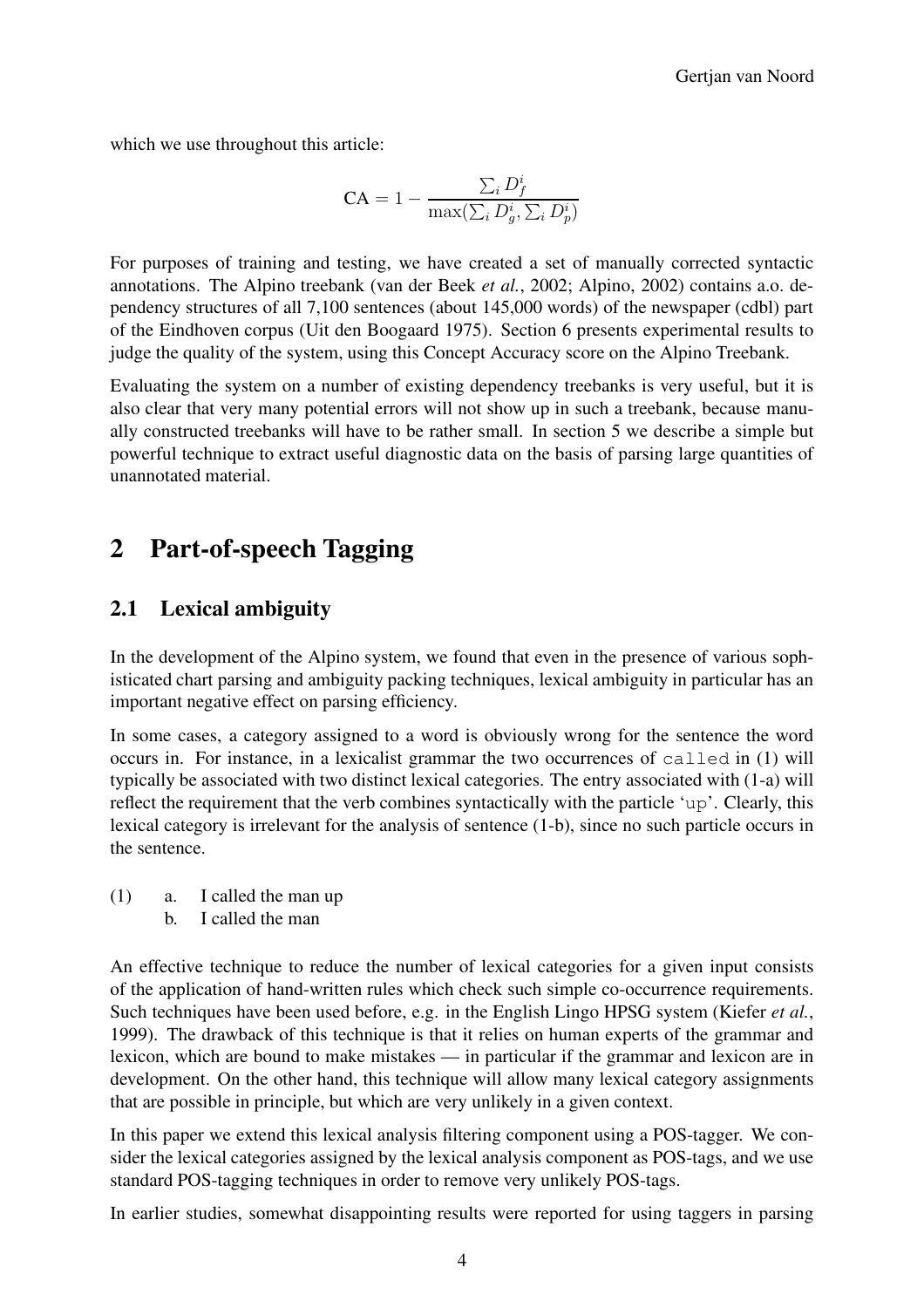(Wauschkuhn, 1995), (Charniak *et al.*, 1996), (Voutilainen, 1998). Our approach is different from most previous attempts in a number of ways. These differences are summarized as follows.

Firstly, the training corpus used by the tagger is *not* created by a human annotator, but rather, the training corpus is labeled by the parser itself. Annotated data for languages other than English is difficult to obtain. Therefore, this is an important advantage of the approach. Typically, machine learning techniques employed in POS-tagging will perform better if more annotated data is available. In our approach, more training data can be constructed by simply running the parser on more (raw) text. In this sense, the technique is *unsupervised*. Note that as an additional benefit there is no need to worry about potential consistency problems between the POS-tags used by the tagger and the lexical categories used in the grammar.

For this approach to be feasible, the parser needs to be able to distinguish between competing good and bad parses. The Alpino parser contains a Maximum Entropy disambiguation component, described in section 3, which aims to find the best parse for a given sentence.

Secondly, the HPSG for Dutch that is implemented in Alpino is heavily lexicalist. This implies that words are associated with many alternative lexical categories. Therefore, reducing the number of categories has an important effect on parsing efficiency.

Thirdly, the tagger is not forced to disambiguate all words in the input (this has been proposed before, e.g. in (Carroll & Briscoe, 1996)). In typical cases the tagger only removes about half of the tags assigned by the dictionary. As we show below, the resulting system can be much faster, while parsing accuracy actually increases slightly.

Fourthly, whereas in earlier work evaluation was described e.g. in terms of coverage (the number of sentences which received a parse), and/or the number of parse-trees for a given sentence, we have evaluated the system in terms of concept accuracy. This evaluation measure reflects much better the accuracy of the system.

#### **2.2 The HMM Tagger**

We implemented a variant of the standard trigram HMM tagger, described e.g. in chapter 10.2 of (Manning & Schütze, 1999): an HMM in which each state corresponds to the previous two tags, and in which probabilities are directly estimated from a labeled training corpus. In this model, the relevant probabilities are of two types:

- the probability of a tag given the preceding 2 tags:  $P(t_i | t_{i-2} t_{i-1})$
- the probability of a word given its tag:  $P(w_i|t_i)$

In determining which tags are unlikely, several techniques are possible. One can compute the most likely sequence of tags, and remove all tags that are not part of this sequence, or in general keep the tags that are part of the  $n$  best sequences. However, in order to get good results we need very large  $n$ , making for slow processing. The technique that performed best in our experiments is to compute probabilities for each tag individually, so that tags assigned to the same word can be compared directly. Thus, for each word in the sentence, we are interested in the probabilities assigned to each tag by the HMM. This is similar to the idea described in chapter 5.7 of (Jelinek, 1998) in the context of speech recognition. The same technique is described in (Charniak *et al.*, 1996). The *a posteriori* probability that  $t$  is the correct tag at position  $i$  is given by: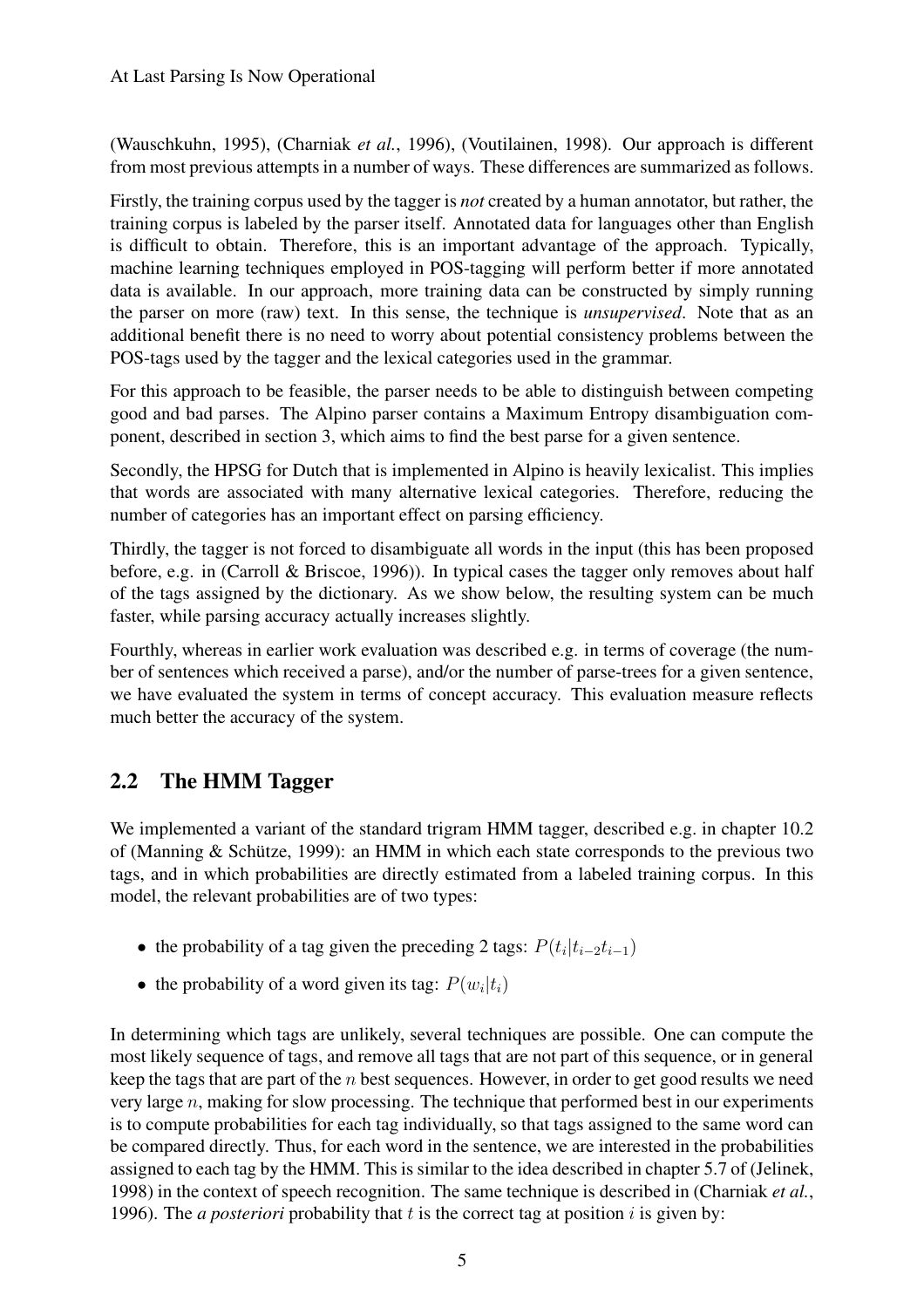$P(t_i = t) = \alpha_i(t)\beta_i(t)$ 

where  $\alpha$  and  $\beta$  are the forward and backward probabilities as defined in the forward-backward algorithm for HMM-training;  $\alpha_i(t)$  is the total (summed) probability of all paths through the model that end at tag t at position i;  $\beta_i(t)$  is the total probability of all paths starting at tag t in position  $i$ , to the end.

Once we have calculated  $P(t_i = t)$  for all potential tags, we compare these values and remove tags which are very unlikely. Let  $s(t, i) = -\log(P(t_i = t))$ . A tag t on position i is removed, if there exists another tag t', such that  $s(t, i) > s(t', i) + \tau$ . Here,  $\tau$  is a constant threshold value. Using various values for  $\tau$  results in different outcomes with respect to accuracy and remaining ambiguity.

#### **2.3 Lexical Categories and POS-tags**

Initially, we simply used the categories assigned to words in the lexicon as the POS-tags for those words. However, some of the information in the Alpino lexicon is not local in nature. For instance, recognizing the sub-categorization requirements for verbs (e.g., whether a verb selects an object, a prepositional complement, a sentential complement etc.) will often require information that is beyond the Ngram horizon in tagging. For this reason, each lexical category is mapped to a POS-tag in which some of the lexical information (in particular sub-categorization information) is simply ignored. This technique improves the effectiveness considerably. A detailed comparison is given in (Prins, 2005).

#### **2.4 Training the Tagger**

The probabilities which are used in the HMM tagger are directly estimated from a labeled training corpus (incorporating standard smoothing techniques for infrequent events). Perhaps the most interesting aspect of our approach is the fact that the training corpus is constructed by the parser. Training the tagger therefore implies running the parser on a large set of example sentences, and collecting the sequences of lexical category classes that were used by what the parser believed to be the best parse.

Of course, the training set produced in this way contains errors, in the sense that the parser is not always able to pick out the correct parse and as a consequence might not have chosen the correct sequence of lexical category classes. Therefore, the POS-tagger strictly speaking does not learn 'correct' lexical category class sequences, but rather the tagger learns which sequences are favored by the parser.

In our experiments discussed below, we used as our corpus up to four years of Dutch daily newspaper text (selected from the Twente News corpus<sup>1</sup>). It should be noted, though, that from this large text collection, we only used 'easy' sentences. Sentences with more than 22 words are ignored, as well as sentences that take longer than 20 seconds of CPU time. Under these conditions, parsing a week of newspaper text took 20 hours of CPU time on standard

<sup>1</sup>http://wwwhome.cs.utwente.nl/~druid/TwNC/TwNC-main.html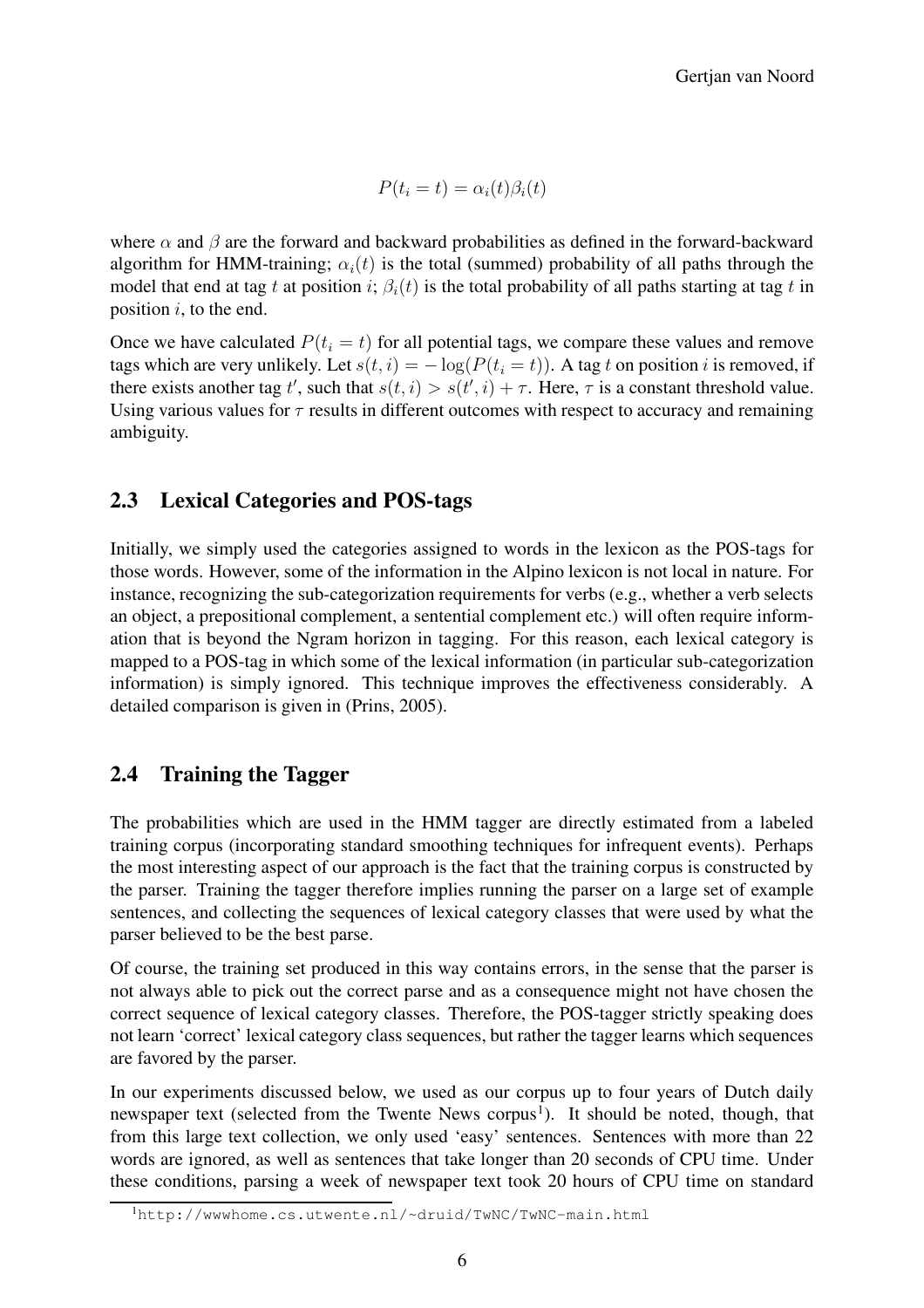

Figure 2: Parsing results in terms of parser accuracy and mean CPU time, with different thresholds ranging from  $\tau=0$  to  $\tau=15$ . The graph also includes the result without the POStagger.

hardware. We heavily exploited a Beowulf Linux cluster of 128 Pentium 4 processors, at the High Performance Computing Center of the University of Groningen.

#### **2.5 Experimental Results**

The POS-tagger is meant to be used to disambiguate the lexical analysis of the Alpino parser, and therefore we will now present parsing results and show how these are improved by the incorporation of the POS-tagger.

For this experiment, the parser was applied to the first 220 sentences of the Alpino treebank. From those sentences, four sentences were removed due to the fact that the parser *without the POS-tagger* ran out of memory. The test set thus contains 216 sentences (4295 words) (Note that if the POS-tagger is present, all 220 sentences can be parsed).

Figure 2 plots the overall accuracy versus the mean CPU time spent by the parser per sentence. The different points on the graph are the result of using different threshold levels in the filter: using a low threshold, many tags are marked as bad, and thus only a small number of tags remain, which provides for very fast parsing (as shown on the left hand side of the graph). Higher accuracy can be attained by a higher threshold, removing a smaller number of tags and at the cost of a decrease in efficiency.

The figure shows that use of the filter leads to a somewhat unexpected *increase* in accuracy. More importantly, parsing times are greatly reduced. The best performance using the filter is achieved with mean CPU time of about 14 seconds per sentence, while the parser running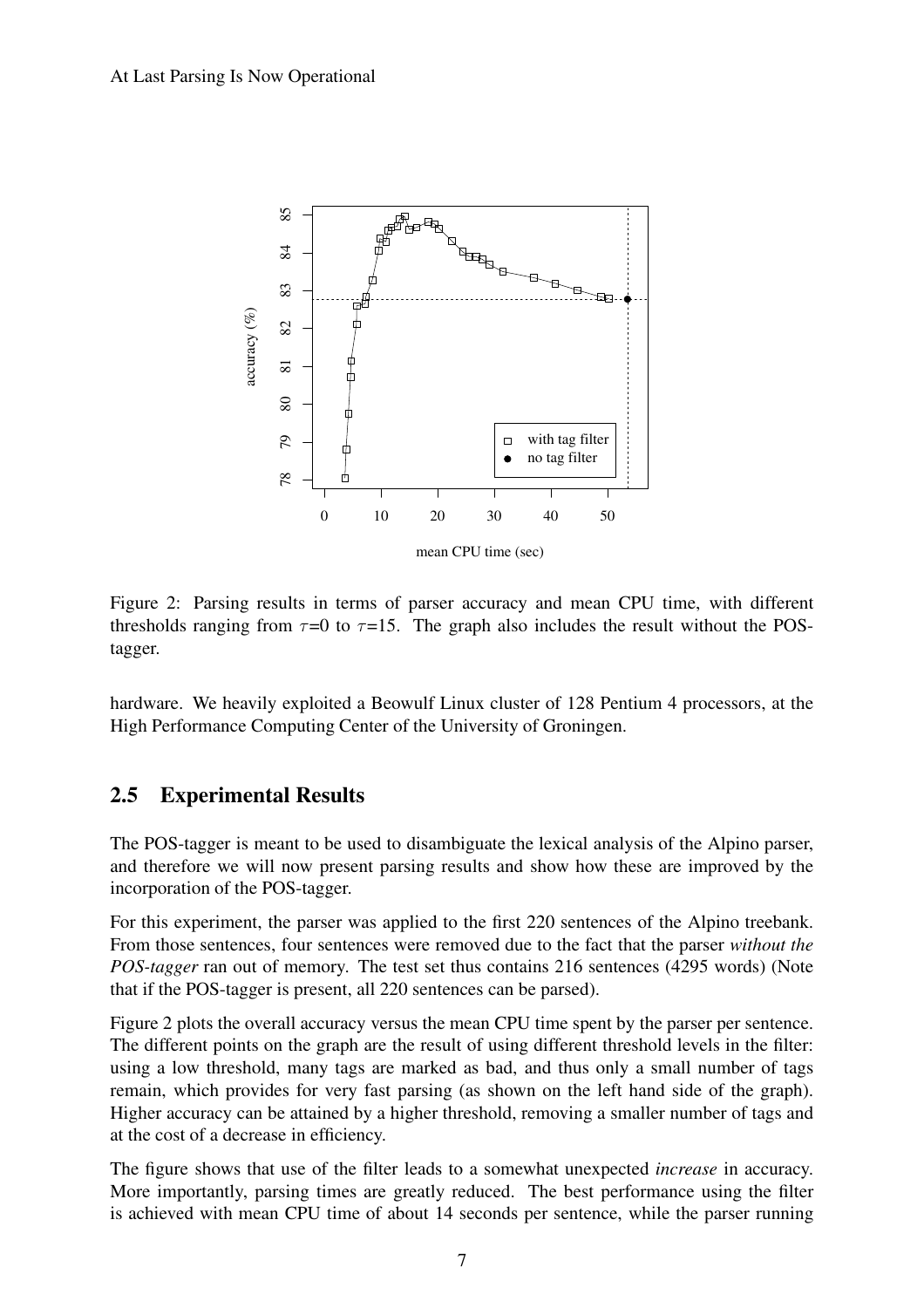

Figure 3: Comparison of proportion of sentences that receive a parse within given amount of CPU time

without the filter requires on average almost a minute of CPU time per sentence.

Given the large variation in CPU times, it is somewhat misleading if we only consider the mean CPU time per sentence. In figure 3 we display the differences in efficiency in another way. For a given amount of CPU time, the proportion of sentences that are parsed within that amount of time are plotted. In the plot, three variants are compared. In the first variant no tag filter was used. In the second variant we use the tag filter with the threshold value  $\tau$ =4.25 which happened to produce the highest accuracy (cf. figure 2). In the third variant we use the tag filter with the threshold value  $\tau=2$ ; this produces the most efficient parser with at least the accuracy of the variant without the tagger.

The increase in accuracy noted in figure 2 is explained by the interaction of the POS-tagger and the robustness component. If all lexical categories for a given sentence are allowed, then the parser can almost always find a single (but sometimes bad) parse for the input sentence. If the parser is limited to the more plausible lexical categories, it will more often come up with a robust parse containing two or more partial parses. In many cases (fragmentary input, ellipsis, . . .) those partial parse sequences are more accurate than hallucinated full parses. Thus, a modest decrease in coverage actually results in a modest increase in accuracy. The following example illustrates this effect:

(2) In Amsterdam vanavond cash/in Amsterdam tonight *Cash Amsterdam tonight! In Amsterdam — tonight*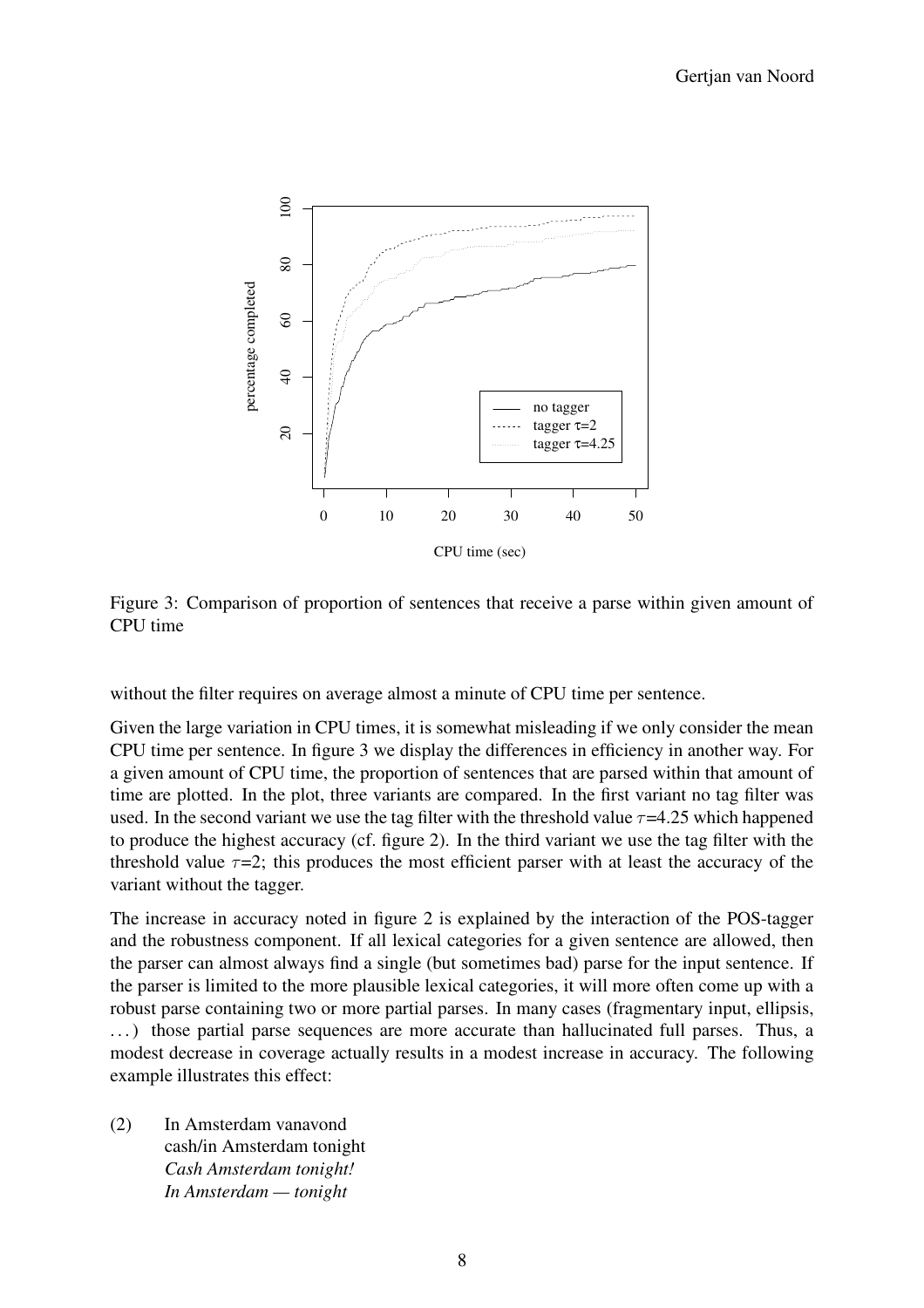In this context, the word *in* can be both the imperative of the verb *innen (to cash)* and a preposition. However, the preposition reading, which results in an elliptical utterance containing two partial parses, is much more plausible than the alternative reading consisting of a single parse. In such a case, the POS-tagger will only allow the preposition POS-tag for *in*, and as a result the parser will only find the elliptical parse, as desired.

# **3 Disambiguation Component**

A fundamental problem in natural language processing is that the grammatical constraints admit structures which no human would recognize. For example, a sentence like *The tourist saw museums* sounds simple enough, but most NLP systems will recognize not only the intended meaning, but also the meaning in which *saw* is a noun, and the entire string is parsed as a determiner *the* followed by a compound noun *tourist saw museums*. This reading is nonsensical, but cannot be ruled out on purely structural grounds without also ruling out the parallel structure in *the circular saw blades.*

A typical architecture for disambiguation uses a probabilistic context free rule system, where estimates of rule probabilities are derived from the frequency with which rules have been encountered in collections of parses which have been disambiguated by hand. With a sufficient quantity of annotated training data and careful selection of stochastic features, such systems perform adequately enough on structural disambiguation tasks to support simple applications.

More sophisticated applications such as open-domain question answering or dialog systems, however, require more sophisticated grammar formalisms like HPSG. Furthermore, as grammars become more comprehensive, parsers will find an ever larger number of potential readings for a sentence and effective disambiguation becomes even more important. Since these formalisms involve a more complex flow of information than simple context-free grammars, more complex statistical methods are required to capture the subtle dependencies among grammatical structures.

As (Abney, 1997) shows, the simple rule frequency methods known from context free parsing cannot be used directly for HPSG-like formalisms, since these methods rely crucially on the statistical independence of context-free rule applications. One solution is provided by Maximum Entropy models. Maximum Entropy models provide a general purpose machine learning technique which has proven particularly successful as a foundation for the Stochastic Attribute Value Grammar formalism (Abney, 1997; Johnson *et al.*, 1999; Riezler *et al.*, 2002). This formalism can be used to implement HPSG-like grammars.

In Stochastic Attribute Value Grammars, a (typically large) set of characteristics of parses are identified. Such characteristics, called *features*, should encode all properties of parses that could be useful to distinguish good parses from bad parses. Parses are represented as vectors where each cell contains the frequency of a particular feature. In the Alpino model, there are about 40,000 features. These features encode rule names, local trees of rule names, pairs of words and their lexical category, lexical dependencies between words and/or lexical categories, the application of any of the unknown word heuristics, etc. In addition, a variety of more global syntactic features exist, such as features to recognize whether coordinations are parallel in structure, features which recognize whether the dependency in a WH-question or a relative clause is local or not, features which represent whether such dependencies involve the subject or not, etc.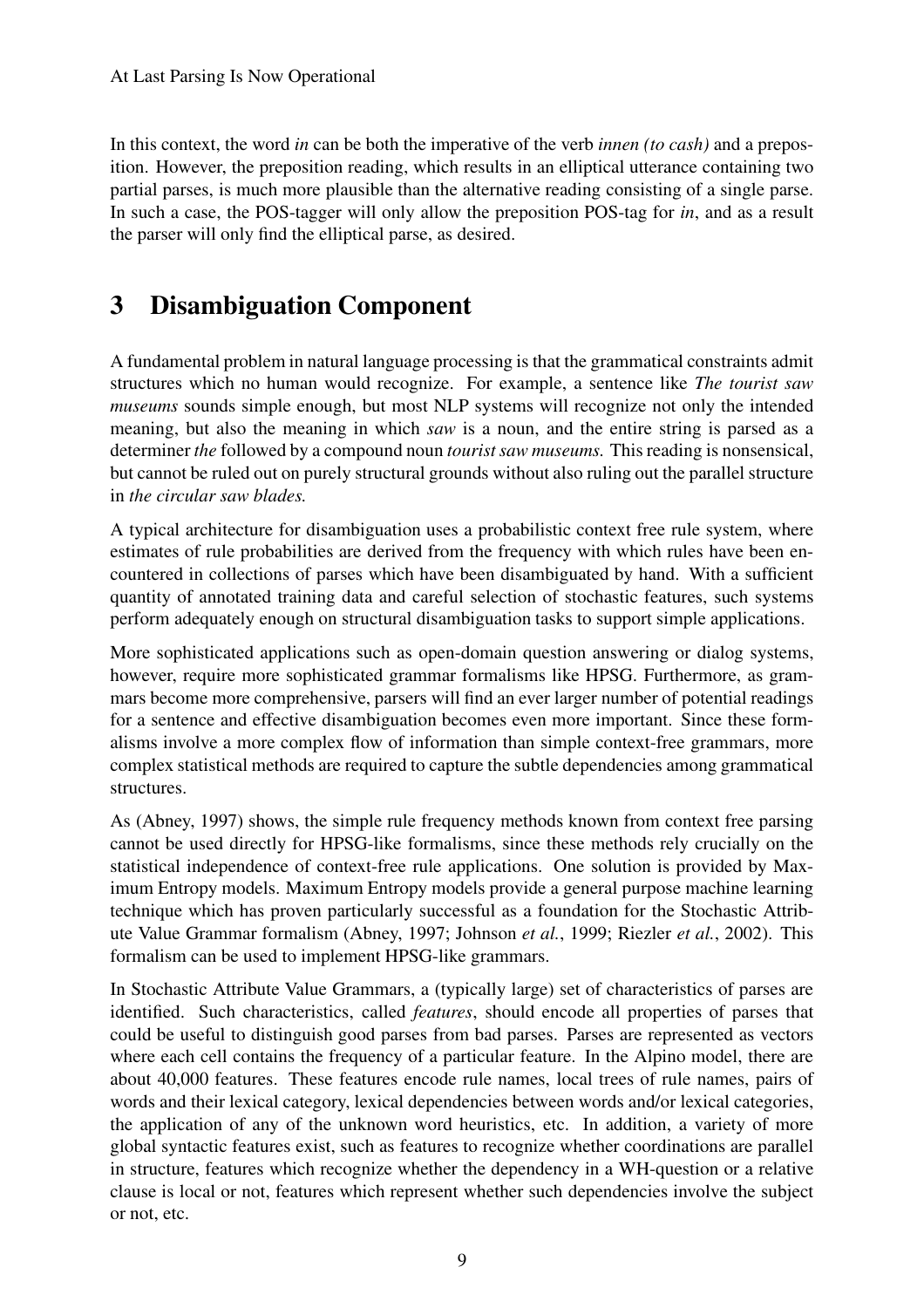In training, a *weight* is established for each feature. Such weights can be both positive and negative numbers, indicating that parses containing the corresponding feature should be preferred or not. Once the feature weights are known, we can use the model for parse selection. For a given sentence, we score each parse by multiplying each feature frequency with the corresponding feature weight, and summing the result. The parse with the largest sum is the best parse according to this model.

A potential drawback of Stochastic Attribute Value Grammars is that if we train the model on a given corpus, we need access to *all* parses of a corpus sentence. This is very inefficient because in the worst case a sentence can have a number of parses that is exponential in the length of the sentence. In practice, the number of parses of longer sentences indeed can be extremely large. This is illustrated in figure 4. For sentences with more than 20 tokens, it becomes unfeasible to enumerate all parses, since there simply are too many of them.

Two types of solution for this problem have been proposed.

On the one hand, (Geman & Johnson, 2002; Miyao & Tsujii, 2002) present approaches where training data consists of parse forests (or feature forests), rather than sets of parses. Thus, rather than access to all parses this technique directly estimates feature weights from the compact parse forest representation. A disadvantage of this approach is that it enforces strong locality requirements on features, whereas in our case features can be arbitrary properties of parses. Geman and Johnson (2002) suggest that it is always possible to localize such arbitrary features in an attribute-value grammar. For some of the features used in Alpino this would dramatically complicate the grammar, and have severe impacts on parsing efficiency.

Another type of solution, on which our work is based, is presented in (Osborne, 2000). Osborne shows that it suffices to train on the basis of representative samples of parses for each training sentence. The feature weights depend only on the expected values of the features in the training data. So, any sub-sample of the parses in the training data which yields unbiased estimates of the feature expectations should result in as accurate a model as the complete set of parses. In initial experiments, we simply used the first  $n$  parses for a given sentence (we typically used  $n = 250$ , to fit within the constraints of a 2Gb core memory system). Since the order of parses is not randomized, somewhat better results can be obtained if we collect  $m \gg n$  sentences (say  $m = 1000$ , from which we then take a random sample of size n.

While the Alpino treebank contains correct dependency structures for the sentences in the corpus, these structures deliberately abstract away from syntactic details. If we want our disambiguation model to be sensitive to arbitrary aspects of a parse, then the training data should contain the full parse of each sentence as produced by the grammar. To construct these full parses, we might use the grammar to parse a given sentence of the training corpus, and then select the parse(s) with the correct dependency structure.

This solution faces the problem that the parser will not always be able to produce a parse with the correct dependency structure. Figure 5 illustrates this for the Alpino grammar and treebank. For longer sentences, a considerable proportion cannot be parsed fully correctly.

This problem is also addressed in (Osborne, 2000). Osborne suggests mapping the accuracy of a given parse to the frequency of that parse in the training data. Thus, rather than distinguishing between correct and incorrect parses, we add parses to the training data with an associated frequency that is determined by the *quality* of that parse, where the quality of a parse is given by the concept accuracy of its dependency structure. Thus, if a parse has a CA of 85%, we add the parse to the training data marked with a weight of 0.85.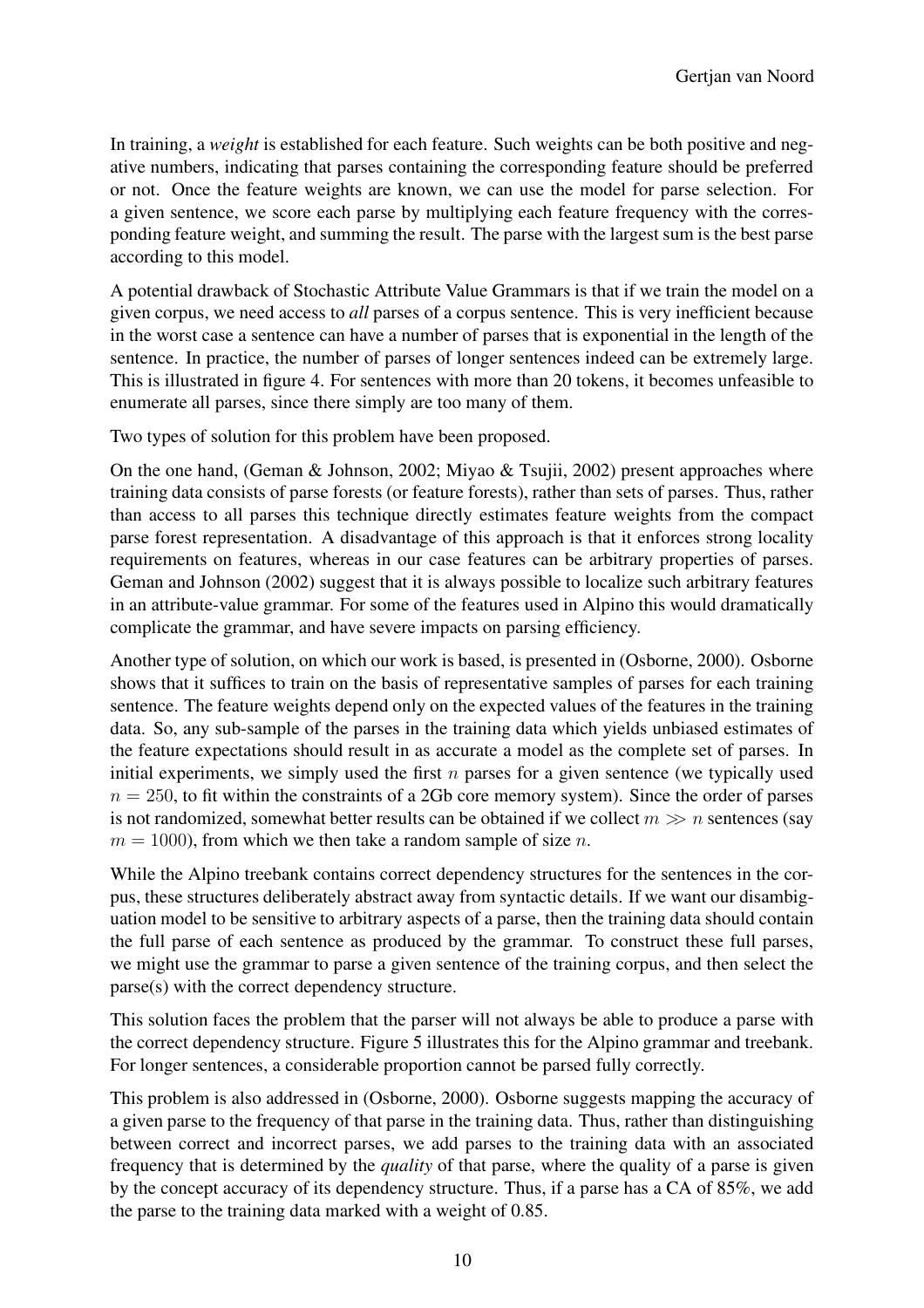

Figure 4: Mean number of parses per sentence length.



Figure 5: Proportion of sentences for which the parser finds (among all its parses) a fully correct dependency structure, per sentence length.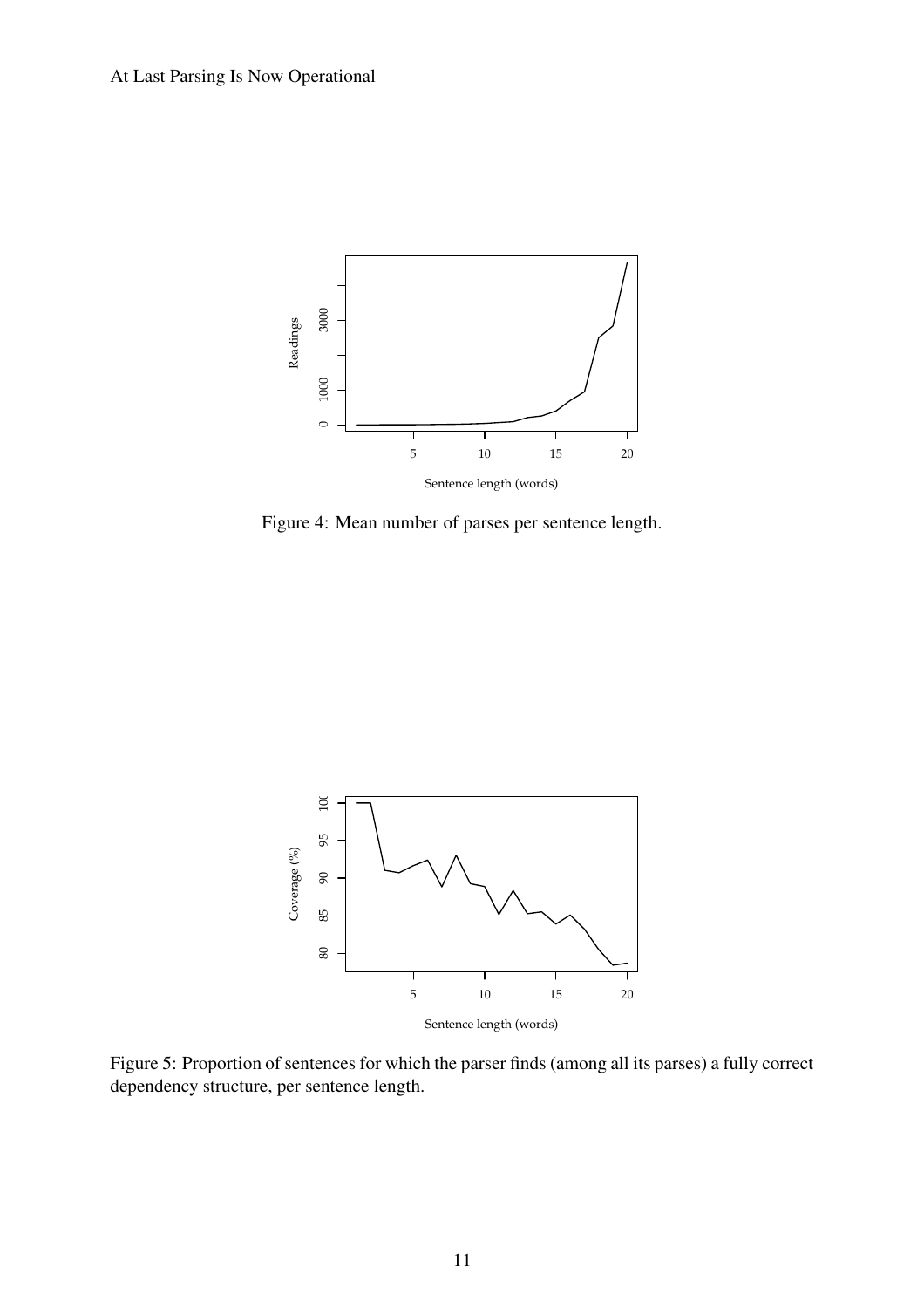Full details about training the Maximum Entropy model, including issues such as the inventory of features, feature selection, the use of a Gaussian prior, and careful evaluation is provided in (Malouf & van Noord, 2004; van Noord & Malouf, 2005).

### **4 Parsing and the recovery of best parse**

In this section we show how the disambiguation model, once it has been learned from the training data, can be applied efficiently. In the approaches of Geman and Johnson (2002); Miyao and Tsujii (2002) features are localized, and therefore an efficient dynamic programming algorithm can be used to extract the best parse from a parse forest. Since in our disambiguation model a variety of global features is employed, this solution is not available. Therefore, we defined a beam-search generalization of such an algorithm, and showed that the algorithm can be used efficiently to recover the best parse even in the presence of such non-local features (Malouf & van Noord, 2004; van Noord & Malouf, 2005).

From the parse forest, the best parse must be selected, based on the disambiguation model described in the previous section. In order to select the best parse from a parse forest, we assume a parse evaluation function which assigns a score to each parse. The parse evaluation function simply applies the disambiguation model described in previous sections, by counting the frequency of each of the features. The frequency of each feature is then multiplied with the corresponding weight, and finally these products are then all summed to arrive at a number indicating the (relative) quality of the parse.

A naive algorithm constructs all possible parses, assigns each one a score, and then selects the best one. In the approach we take here, a parse is selected from the parse forest by a best-first search. This requires the parse evaluation function to be extended to partial parses.

The left-corner parser constructs a parse forest, using the technique explained in detail in section 4 of (van Noord, 1997). In this approach, the parse forest is a tree substitution grammar, which derives exactly all derivation trees of the input sentence. Each tree in the tree substitution grammar is a left-corner spine. An example should clarify this.

**Example.** Consider the simple grammar and lexicon presented in figure 6, where terminals are written within double quotes, and each rule is prefixed by a rule identifier. We use a contextfree grammar for ease of exposition, but since we are actually constructing derivation trees, rather than parse trees, the technique immediately generalizes for attribute-value grammars.

The sentence *I see a man at home* has the two parse trees and corresponding derivation trees given in figure 7. The left-corner parser constructs the parse forest given in figure 8. Such a parse forest consists of a set of pairs, where each pair is an index and a set of partial derivation trees (left-corner spines). Each left-corner spine is a tree, where all non-terminal nodes as well as the left-most terminal node are rule names, and where all other terminal nodes are indexes. Full derivation trees can be constructed by composing the partial derivation trees together, with the condition that a node labeled by an index should be substituted by a partial derivation tree associated with that index. The index associated with the start symbol is given (in the example, the start index is nt0).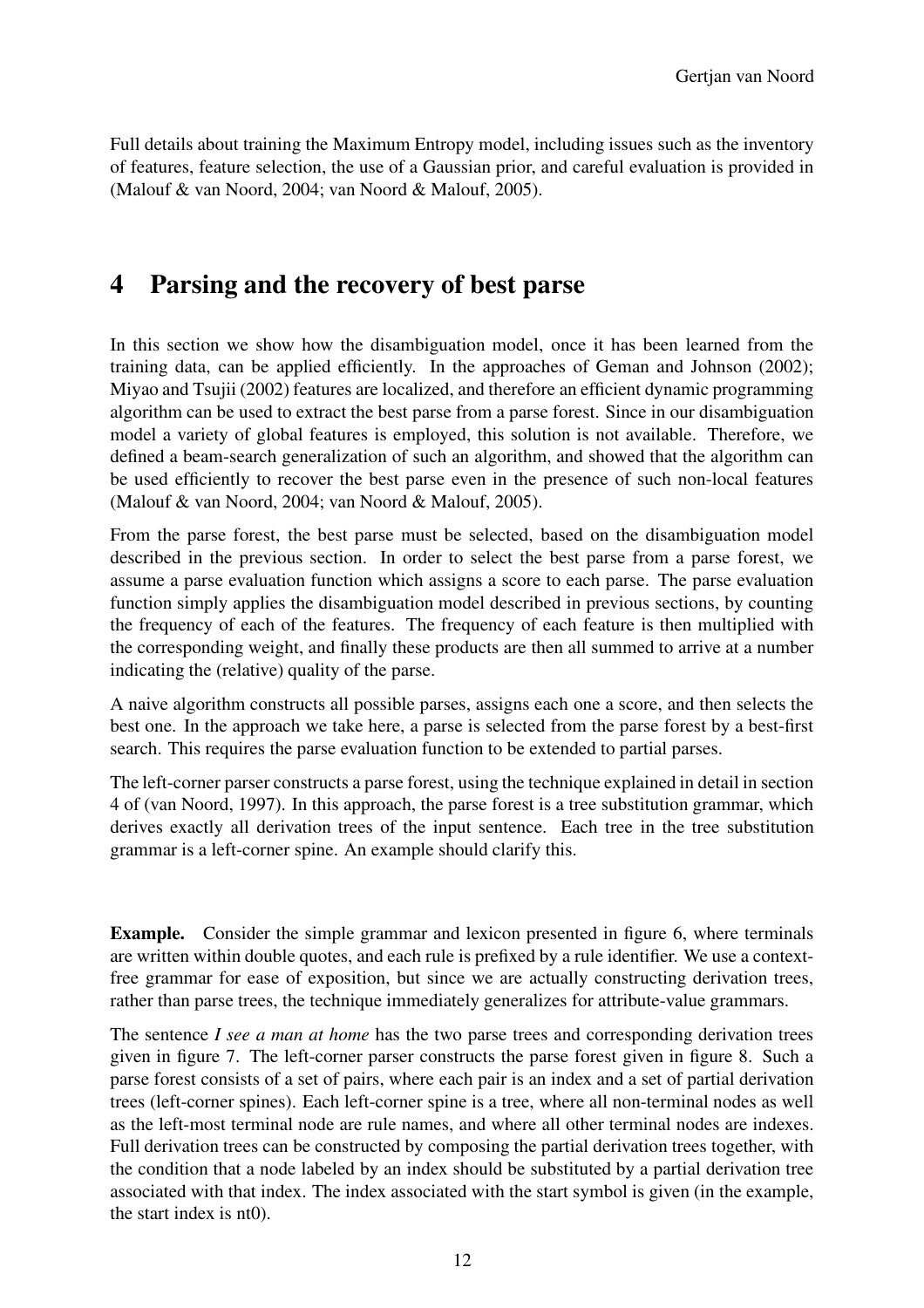| r7: $vp \rightarrow v np$                                                                               | r1: $s \rightarrow np$ vp r2: $vp \rightarrow vp$ pp r3: $np \rightarrow n$<br>r4: np $\rightarrow$ det n r5: np $\rightarrow$ np pp r6: pp $\rightarrow$ p np |                                                         |
|---------------------------------------------------------------------------------------------------------|----------------------------------------------------------------------------------------------------------------------------------------------------------------|---------------------------------------------------------|
| 11: $a \rightarrow "I"$ 12: $v \rightarrow "see"$<br>14: $n \rightarrow$ "man" 15: $p \rightarrow$ "at" |                                                                                                                                                                | 13: $det \rightarrow "a"$<br>16: $n \rightarrow$ "home" |

Figure 6: Sample grammar



Figure 7: Two parse trees and corresponding derivation trees for *I see a man at home*

| ntO       |                       |           | nt2                         | nt3                         | nt4                         | nt5 | nto          |
|-----------|-----------------------|-----------|-----------------------------|-----------------------------|-----------------------------|-----|--------------|
| ntl<br>r3 | nt3<br>າງ<br>nt2<br>∸ | 12<br>nt4 | r4<br>nt <sub>5</sub><br>13 | rb<br>15<br>nt <sub>6</sub> | nt3<br>r4<br>12<br>nt<br>IJ | 14  | $\sim$<br>16 |

Figure 8: The parse forest of *I see a man at home.* The parse forest consists of a number of indexes associated with sets of partial derivation trees. The derivation trees are left-corner spines where all non-terminal nodes and the left-most terminal node are rule-names. Each of the other terminal nodes is labeled with an index, indicating that one of the partial derivation trees associated with that index can be plugged in here.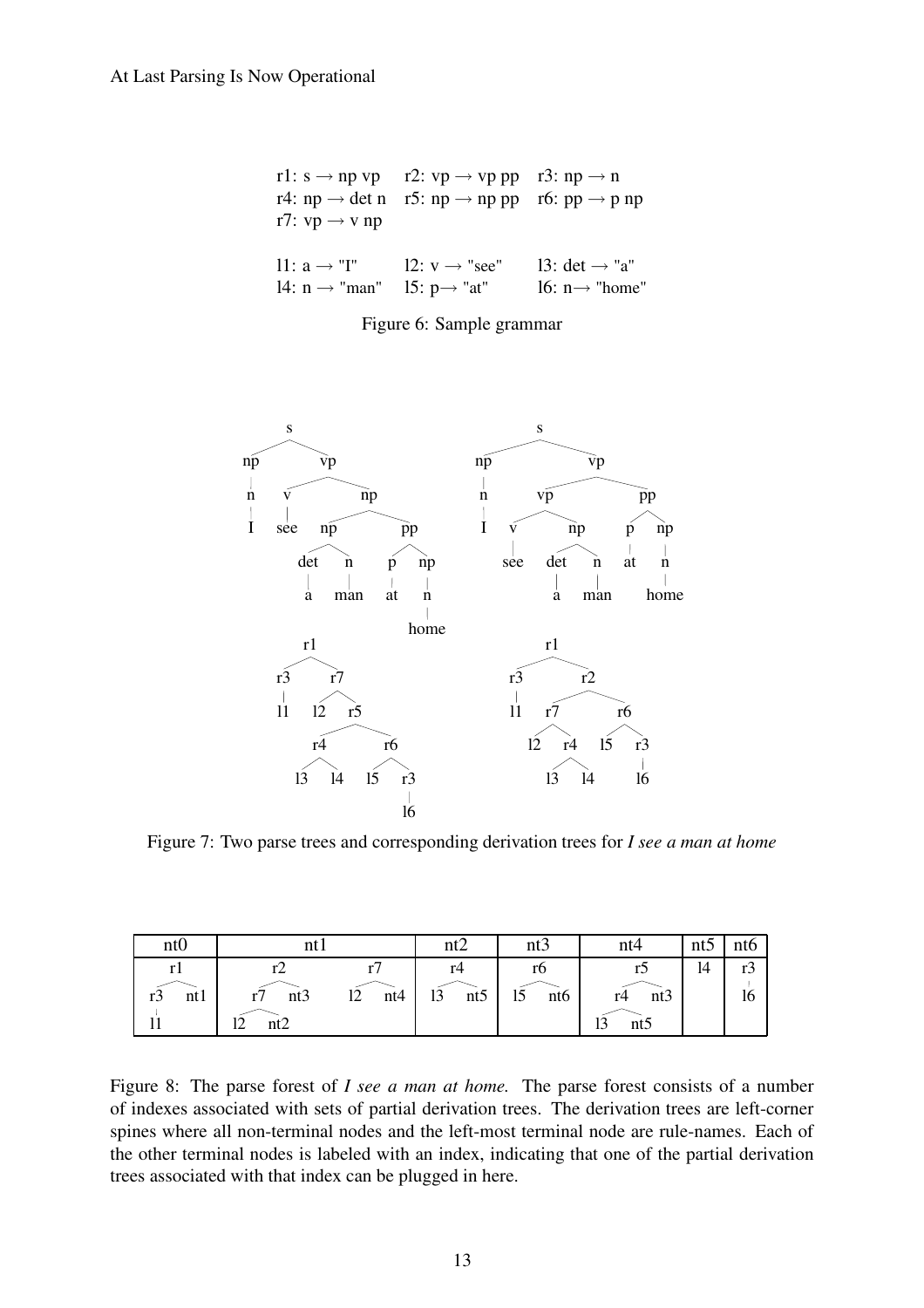RECOVER-WITH-BEAM(start, indexes, b) **for** each *i* in TOP-SORT(*indexes*) **do for** each  $sub \in i$ , trees **do**  $I_1 \tldots I_k \leftarrow$  indexes in sub **for** each  $(t_1 \dots t_k) \in I_1$ . *best*  $\times \dots \times I_k$ . *best* **do**  $t \leftarrow sub$ **for**  $i \leftarrow 1$  **to** k **do**  $SUBS(t, I_i, t_i)$  $ADD(b,t,sub.best)$ **return** best element of start.best

Figure 9: Algorithm RECOVER-WITH-BEAM

**Parse recovery.** In (Nederhof, 2003) two types of algorithm are discussed to find the best parse. The first type of algorithm is closely related to Dijkstra's algorithm to find the shortest path in a directed graph; its application to probabilistic context-free grammars is known as Knuth's algorithm. It consists of an agenda-driven, chart parsing algorithm in which the agenda is ordered in such a way that promising items are processed before others. This type of algorithm is applicable provided the scores are *superior.* This roughly implies that:

- the score of a parse is equal or lower than the score of each of its components
- if a component  $c_1$  has a higher score than  $c_2$ , then it should be the case that all parses which contain  $c_1$  have a higher score than all corresponding parses which have  $c_2$  instead of  $c_1$ .

Both conditions are not applicable. The first condition is violated because the feature weights can be either positive or negative. The second condition is violated, in general, since we allow various non-local features.

The second type of algorithm discussed by Nederhof is closely related to the Viterbi algorithm, and to the DAG-SHORTEST-PATH algorithm as described in (Cormen *et al.*, 1990), as well as to the algorithm for finding the best parse in a parse forest presented in (Geman & Johnson, 2002). This type of algorithm works provided the second condition above applies. Our algorithm can be described as a generalization of the second type. The generalization consists in allowing the b best candidates for each component, to compensate for the effect of global features which violate condition 2 above.

The actual algorithm which recovers parse trees from the parse forest is given in figure 9. The algorithm maintains for each state in the search space only the  $b$  best candidates, where  $b$  is a small integer (the *beam*). If the beam is decreased, then we run a larger risk of missing the best parse (but the result will typically still be a relatively 'good' parse); if the beam is increased, then the amount of computation increases as well.

The algorithm constructs a number of parse trees on the basis of a set of indexes, the index associated with the top category *start*, and the beam b. The algorithm first topologically sorts the indexes, where an index  $i$  precedes  $j$  if a tree associated with  $i$  is required in a possible derivation tree for  $j$  (line 1).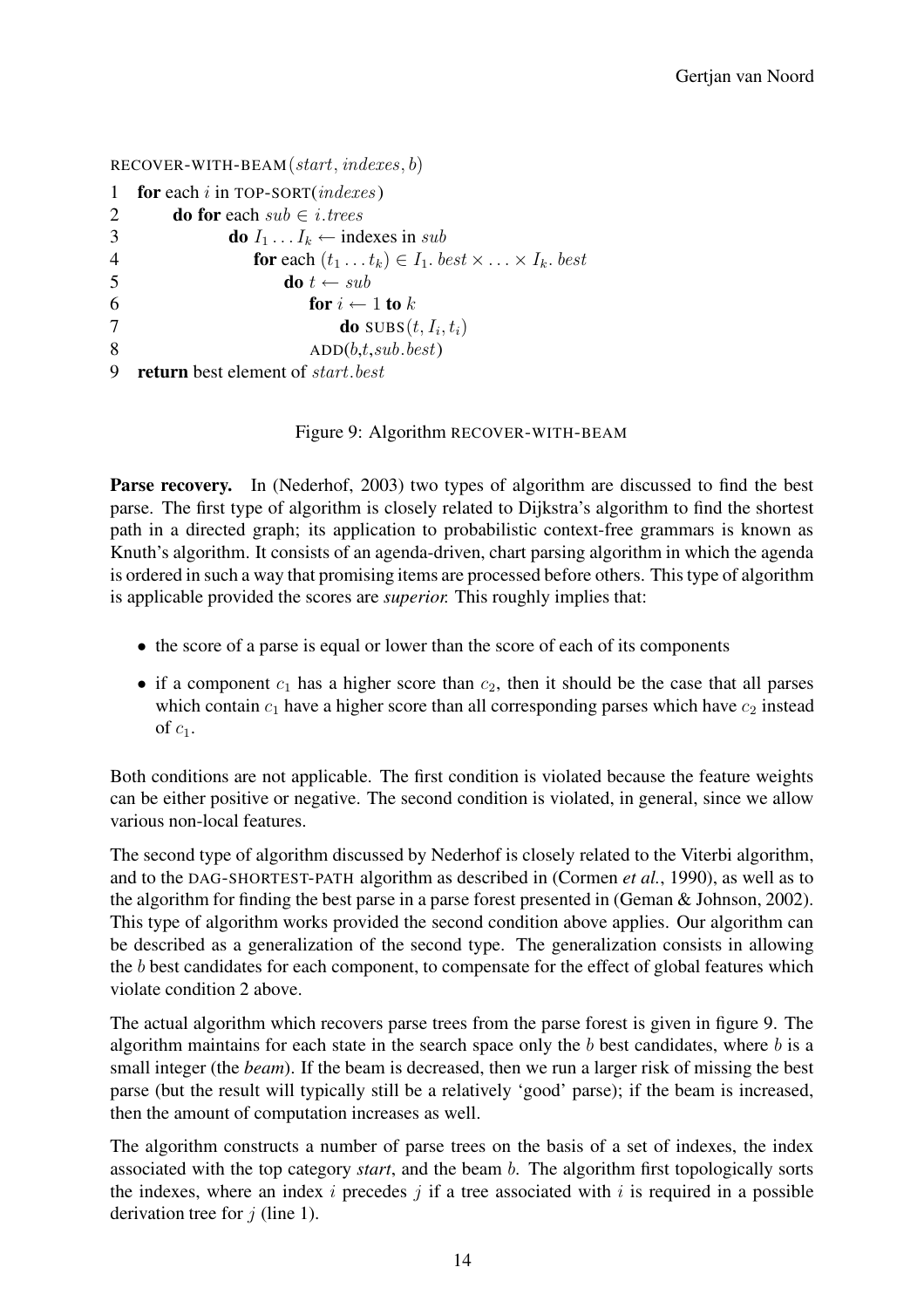| beam    | $\leq 15$ |            |          | $<$ 30      |      |    | all        |            |          |
|---------|-----------|------------|----------|-------------|------|----|------------|------------|----------|
|         | $C A \%$  | <b>CPU</b> |          | out CA% CPU |      |    | out $CA\%$ | <b>CPU</b> | out      |
|         | 90.33     | 0.66       | $\theta$ | 86.69       | 0.23 | 0  | 84.82      | 0.14       | $\Omega$ |
|         | 90.62     | 0.72       | 0        | 87.08       | 0.28 | 0  | 85.18      | 0.18       | $\Omega$ |
| 4       | 90.71     | 0.79       | 0        | 87.19       | 0.37 | 0  | 85.36      | 0.28       | $\Omega$ |
| 8       | 90.85     | 0.87       | 0        | 87.32       | 0.50 | 0  | 85.49      | 0.39       | $\Omega$ |
| 16      | 90.85     | 0.98       | 0        | 87.37       | 0.70 | 0  | 85.60      | 0.56       | $\theta$ |
| 32      | 90.85     | 1.17       | 0        | 87.11       | 1.04 | 1  | 84.87      | 0.90       | 4        |
| no beam | 90.85     |            | 0        | 80.16       |      | 32 | 69.59      |            | 74       |

Table 1: Effect of beam-size on accuracy and efficiency of parse selection. Sentences from random 10% of Alpino Treebank. The left part of the table displays results for sentences up to 15 words; the central part for sentences up to 30 words; and the right part for all sentences. We normalize the parse selection times with respect to the variant without a beam (CPU=1), ignoring sentences for which the algorithm ran out of memory.

The algorithm then iterates over the indexes in this ordering, constructing larger derivation trees on the basis of derivation trees created earlier. To create a derivation tree for a specific index i, the algorithm iterates over all trees associated with  $i$  (line 2). In such a tree, there are a number of nodes labeled with an index. For each of these, the corresponding best derivation trees (discovered in a previous iteration) are substituted at the corresponding node (the algorithm iterates over all possible combinations in line 4). Then, a score is computed for each of the resulting trees and the tree is added if the score is good enough (line 8). This involves (not shown in the figure) mapping the derivation tree to a full parse tree, counting the occurrences of all features, multiplying these counts with the corresponding feature weights, and summing the results. If the new tree has a higher score than any of the best trees associated with  $i$  so far, then the tree is stored. The procedure ADD will add a given tree t to a set of trees *sub.best* if either there are less than b trees in *sub.best*, or t is better than at least one of the trees in *sub.best*. In the latter case, the worst scoring tree is removed from *sub.best*. Finally, the algorithm returns the best parse associated with the start node.

In table 1 the effect of various values for b is presented for a number of different treebanks. In the first columns, we list the results on a random sample of sentences from the treebank of up to fifteen words. In the next few columns, we list the result on a random sample of sentences from the treebank of up to thirty words. In the final columns, a random sample of the treebank is used without a restriction on sentence length. Per column, we list concept accuracy, CPU requirements, and the number of sentences for which the parser could not find an analysis due to memory limitations (in such cases the accuracy obviously is dropped too, since no correct result is constructed). As can be seen from the table, increasing the beam size slightly improves results, but for larger values memory problems cause a severe drop of accuracy. Also, the beam can remain rather small. This is probably due to the fact that most of our features are rather local in nature, as well as to the fact that the basic units of the parse forest are relatively large in size. Currently, Alpino uses  $b = 4$  by default.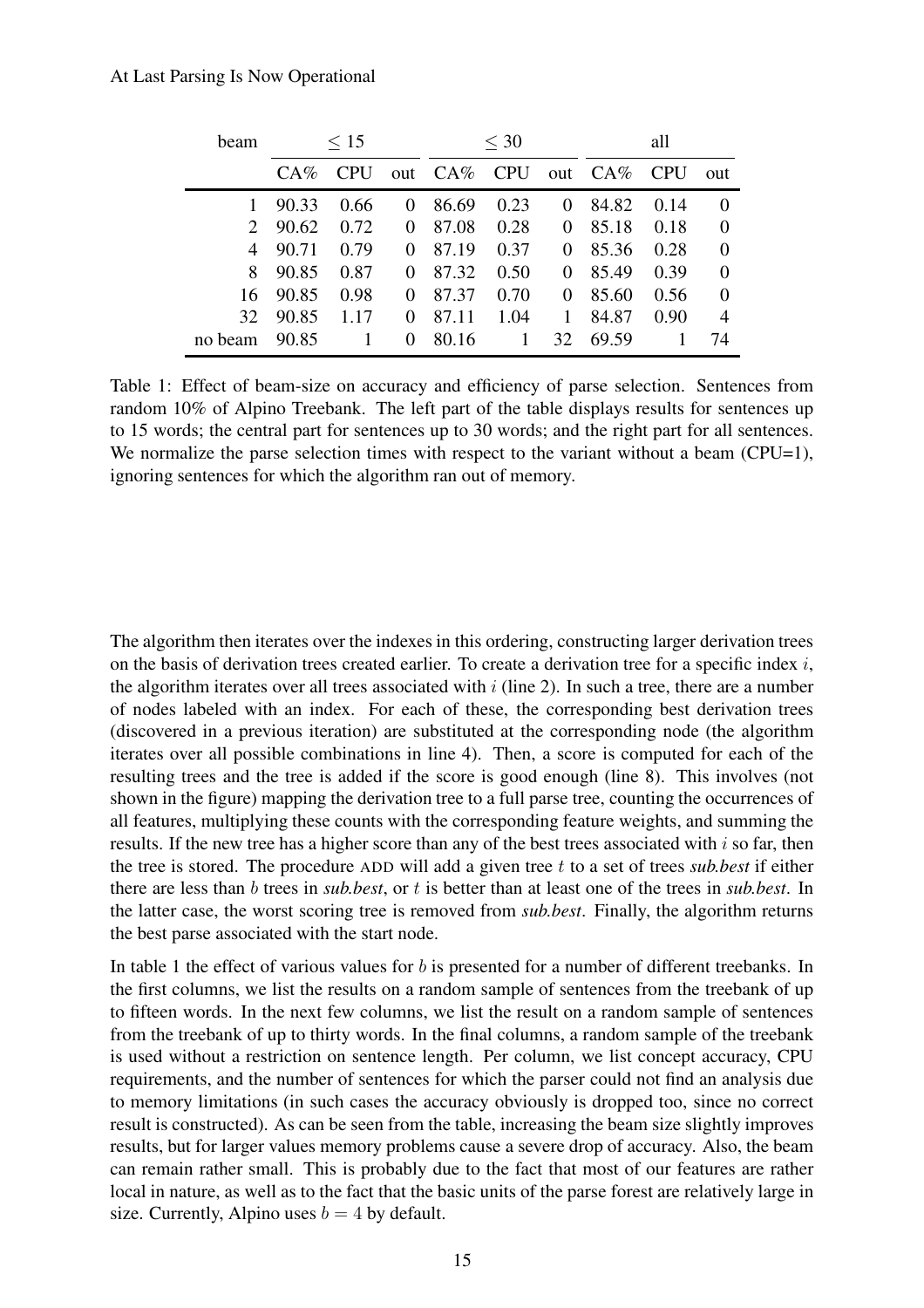## **5 Error Mining**

As we all know, hand-crafted linguistic descriptions such as those employed in Alpino, contain mistakes, and are incomplete. Grammar developers often construct sets of example sentences that the system should be able to parse correctly. If a sentence cannot be parsed, it is a clear sign that something is wrong. This technique only works in as far as the problems that might occur have been anticipated. More recently, tree-banks have become available, and we apply the parser to the sentences of the tree-bank and compare the resulting parse trees with the gold standard. Such techniques are limited, however, because tree-banks are relatively small. This is a serious problem, because the distribution of words is Zipfian (there are very many words that occur very infrequently), and the same appears to hold for syntactic constructions.

In (van Noord, 2004) an *error mining* technique is described which is very effective at automatically discovering systematic mistakes in a parser by using very large (but unannotated) corpora. The idea is very simple. We run the parser on a large set of sentences, and then analyze those sentences the parser cannot parse successfully. Depending on the nature of the parser, we define the notion 'successful parse' in different ways. For the Alpino parser, we consider all sentences for which the parser finds a single parse spanning the complete input to be successful. On the other hand, sentences for which the parser yields a sequence of partial parses are counted as unsuccessful.

The basic idea is to compare the frequency of words and word sequences in sentences that cannot be parsed successfully with the frequency of the same words and word sequences in unproblematic sentences. To compute the frequency of word sequences of arbitrary length for very large corpora, we proposed a new combination of suffix arrays and perfect hash finite automata.

The error mining technique is able to discover systematic problems which lead to parsing failure. This includes missing, incomplete and incorrect lexical entries and grammar rules. Clearly, problems which cause the parser to assign complete but incorrect parses cannot be discovered. Therefore, tree-banks and hand-crafted sets of example sentences remain important to discover problems of the latter type.

The *error mining* technique assumes we have available a large corpus of sentences. We run the parser on all sentences, and we note for which sentences the parser is successful. We define the *parsability* of a word w,  $R(w)$ , as the ratio of the number of times the word occurs in a sentence with a successful parse  $(C(w|OK))$  and the total number of sentences that this word occurs in  $(C(w))$ :

$$
R(w) = \frac{C(w|\text{OK})}{C(w)}
$$

Thus, if a word only occurs in sentences that cannot be parsed successfully, the parsability of that word is 0. On the other hand, if a word only occurs in sentences with a successful parse, its parsability is 1. If we have no reason to believe that a word is particularly easy or difficult, then we expect its parsability to be equal to the coverage of the parser (the proportion of sentences with a successful parse). If its parsability is (much) lower, then this indicates that something is wrong. In our case, the coverage of the parser lies between 91% and 95%. Yet, in our initial experiments, we found for *many* words parsability values that were much lower than that, including quite a number of words with parsability 0.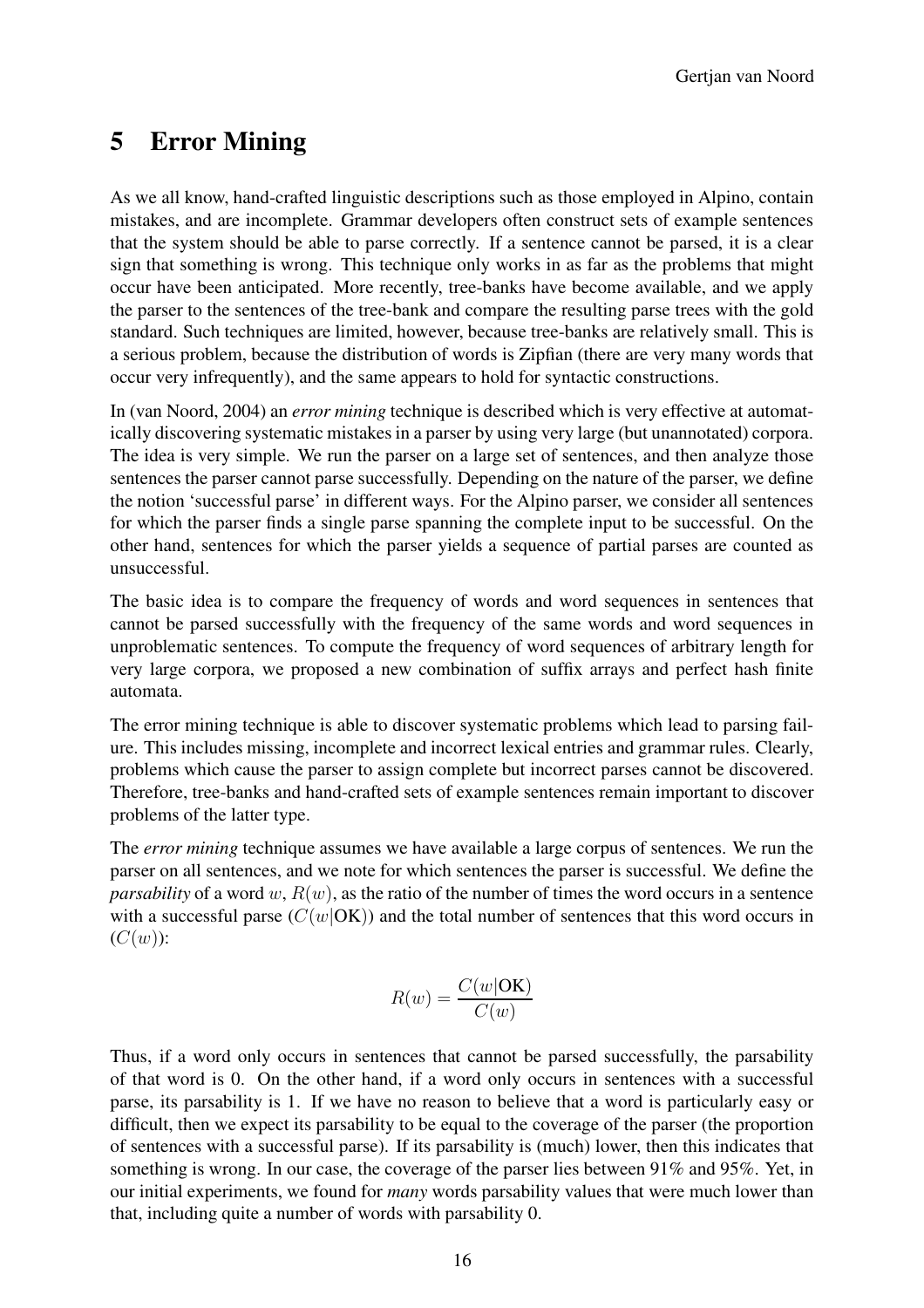If a word has a parsability of 0, but its frequency is very low (say 1 or 2) then this might easily be due to chance. We therefore use a frequency cut-off (e.g. 5), and we ignore words which occur less often in sentences without a successful parse.

In many cases, the parsability of a word depends on its context. For instance, the Dutch word *via* is a preposition. Its parsability in a certain experiment was more than 90%. Yet, the parser was unable to parse sentences with the phrase *via via* which is an adverbial expression which means *via some complicated route*. For this reason, we generalize the parsability of a word to word sequences in a straightforward way. The parsability of a sequence is defined as:

$$
R(w_i \dots w_j) = \frac{C(w_i \dots w_j | OK)}{C(w_i \dots w_j)}
$$

If a word sequence  $w_i \dots w_j$  has a low parsability, then this might be because it is part of a difficult phrase. It might also be that part of the sequence is the culprit. In order that we focus on the relevant sequence, we consider a longer sequence  $w_h \dots w_i \dots w_j \dots w_k$  only if its parsability is lower than the parsability of each of its sub-strings:

$$
R(w_h \dots w_i \dots w_j \dots w_k) < R(w_i \dots w_j)
$$

This is computed efficiently by considering the parsability of sequences in order of length (shorter sequences before longer ones).

We construct a parsability table, which is a list of  $n$ -grams sorted with respect to parsability. An n-gram is included in the parsability table, provided:

- its frequency in problematic parses is larger than the frequency cut-off
- its parsability is lower than the parsability of all of its sub-strings

We found that a parsability table provides a wealth of information about systematic problems in the grammar and lexicon, which is otherwise hard to obtain. Based on this, we have solved very many detailed problems. The problems included problems of tokenization, frequent spelling mistakes, many detailed problems in the lexicon (e.g., incorrect assignment of gender information), incomplete lexical entries (e.g., the lexicon only lists the noun reading of a word that can also be used as a verb), many missing valency frames, missing syntactic constructions (e.g., usage of R-pronouns in modifier position, various elliptical and gapping constructs, use of apposition with pronouns), missing multi-word expressions, including in particular missing multi-word named entities. In (van Noord, 2004) we showed that a systematic treatment of those problems increases coverage for a particular large corpus of a few million sentences from the Twente News corpus from about 91% to about 95%.

### **6 Accuracy**

In this section, we present the current accuracy of the full system, incorporating the various techniques and components described earlier. In table 2, the accuracy of the full system on the Alpino treebank is given in the first row, using ten-fold cross-validation. The Alpino treebank is,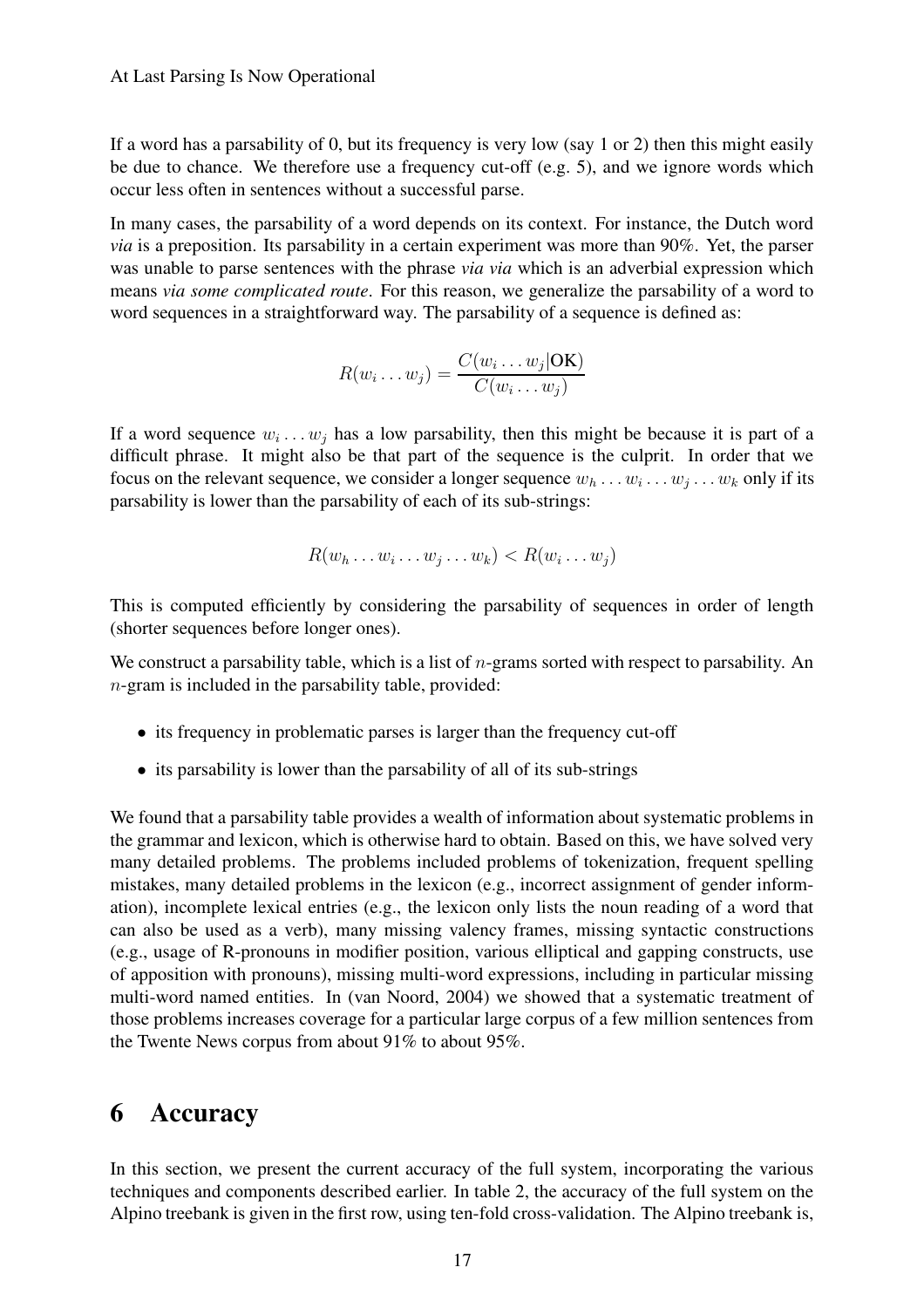|              | corpus sents length $F-sc$ $CA\%$ |                |  |
|--------------|-----------------------------------|----------------|--|
| Alpino 7136  |                                   | 20 88.50 87.92 |  |
| CLEF 1345    |                                   | 11 89.87 89.59 |  |
| Trouw $1400$ |                                   | 17 91.14 90.87 |  |

Table 2: Accuracy on development set and test sets for full system. The table lists the number of sentences, mean sentence length (in tokens), F-score and CA.

strictly speaking, by now a development set on which we optimized both the grammar and lexicon somewhat, as well as various tuning parameters for training not discussed here. Therefore, we provide results on two other test sets as well (using the model trained on the Alpino treebank). To this end, we annotated the first 1400 sentences of the Trouw 2001 newspaper, from the Twente News corpus. Another test set consists of all the Dutch questions from the CLEF Question Answering competition (all questions from CLEF 2003, CLEF 2004 and CLEF 2005). As can be seen in the table, the results on these test sets are even better. A potential explanation is the fact that these sets are easier because of shorter mean sentence length.

Another factor might be that the Trouw annotations are constructed fairly recently interactively on the basis of annotations suggested by Alpino. It might be that for some of the somewhat arbitrary choices that annotators have to make, the annotators more often prefer to allow the choice presented by Alpino. As a result the annotations might be somewhat biased to the outputs prefered by Alpino.

### **7 Alpino for Question Answering**

Alpino is used as an important component of a recent Question Answering (QA) system for Dutch, called Joost (Bouma *et al.*, 2005b). Alpino is used both to analyze the question, as well as to analyze all potential answers.

**Question Analysis.** In experimenting with the use of Alpino for the analysis of questions, we found that the disambiguation component was not very accurate at preferring the appropriate reading for questions. In the Alpino treebank not many questions are present. For this reason, we created an additional annotated corpus of questions, and we also added a number of features for disambiguation that were thought to be particularly useful to disambiguate questions. The results of those efforts are listed in figure 3. The results illustrate that even if the system performed reasonably well for the analysis of questions, much better results can be obtained with some additional, focused, training.

**Analysis of potential answers.** Joost answers most questions by retrieving relevant paragraphs from a document collection, using keywords from the question. Next, potential answers are identified and ranked using a number of clues. Apart from obvious clues (i.e. Information Retrieval-score and the frequency with which the answer was found), we also use syntactic structure to identify and rank answer strings. A second strategy is based upon the observation that certain question types can be anticipated, and the corpus can be searched off-line for answers to such questions. Whereas previous approaches have used regular expressions to extract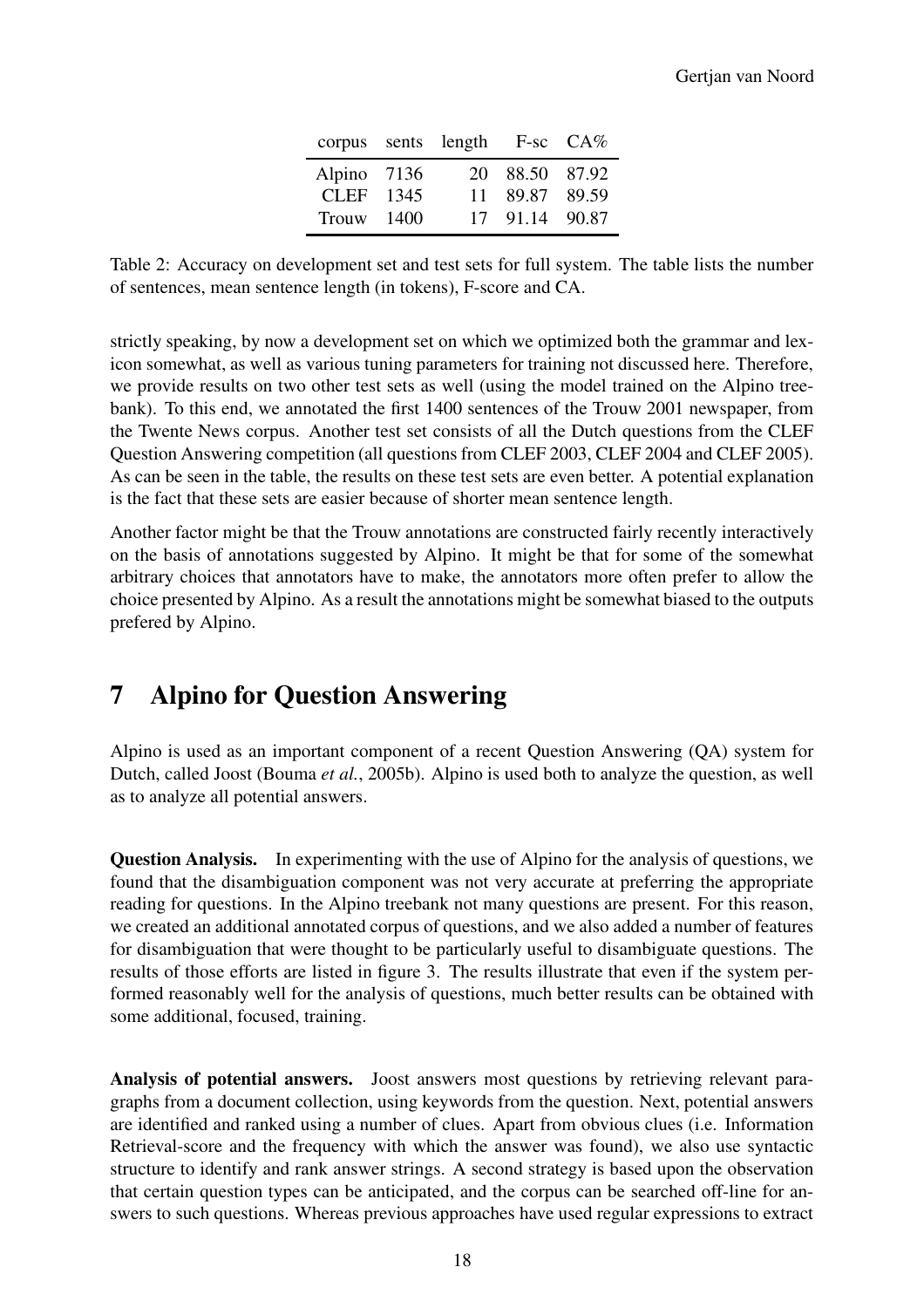#### At Last Parsing Is Now Operational

|                          | system sents length F-sc CA% |                |  |
|--------------------------|------------------------------|----------------|--|
| Alpino standard 1345     |                              | 11 89.87 89.59 |  |
| Alpino tuned for QA 1345 |                              | 11 96.34 96.23 |  |

Table 3: Parsing accuracy on CLEF questions. The table lists the number of sentences, mean sentence length (in tokens) F-score and Concept Accuracy. The first row lists parsing results for the standard system, the second row lists results in case the disambiguation component is trained on a dedicated Question Answering treebank and extended with a set of features that are useful for Question Answering.

the relevant relations, we use patterns of dependency relations.

In order that Joost has access to the full syntactic structure of potential answers (both for online and off-line search), we used the Alpino-system to parse the full text collection for the Dutch CLEF2005 Question Answering task. The text collection was tokenized (into 78 million words) and segmented into (4.1 million) sentences. Parsing this amount of text takes well over 500 CPU days. We once again used the Beowulf Linux cluster of the High-Performance Computing center of the University of Groningen to complete the process in about three weeks. The dependency trees are stored in XML. The XML files can be processed and searched in various ways, for instance, using XPATH and XSLT (Bouma & Kloosterman, 2002). Below, we refer to this automatically constructed treebank as the CLEF2005 treebank.

Several researchers have attempted to use syntactic information, and especially dependency relations, in Question Answering. One approach is to look for an exact match between dependency tuples derived from the question and those present in a potential answer (Katz & Lin, 2003; Litkowski, 2004). (Attardi *et al.*, 2002) and (Mollá & Gardiner, 2005) compute the match between question and answer using a metric which basically computes the overlap in dependency relations between the two. We have implemented a system in which dependency patterns derived from the question must be matched by equivalent dependency relations in a potential answer. Equivalences can be defined to account for the fact that in some cases we want a pattern to match a set of dependency relations that slightly differs from it, but nevertheless expresses the same semantic relation. This technique is described in more detail in (Bouma *et al.*, 2005a).

The Joost QA-system took part in CLEF2005 (monolingual QA). In this evaluation, the system found the correct answer for 49.5% of the questions, obtaining the best result for Dutch (out of 3 submissions), and the third result overall (out of 42 submissions).

### **8 Outlook**

Our experience with the application of Alpino to large corpora in the context of training the POS-tagger, doing error mining, constructing dependency structures for question answering, made it apparent that for a wide variety of applications in information extraction, corpus linguistics and lexicography, much larger treebanks prove useful, even if these treebanks are not manually corrected.

For instance, the CLEF2005 treebank described above was employed both for on-line question answering, as well as off-line question answering. In the latter case, which is a case of information extraction, answers for typical questions are collected before the question is asked,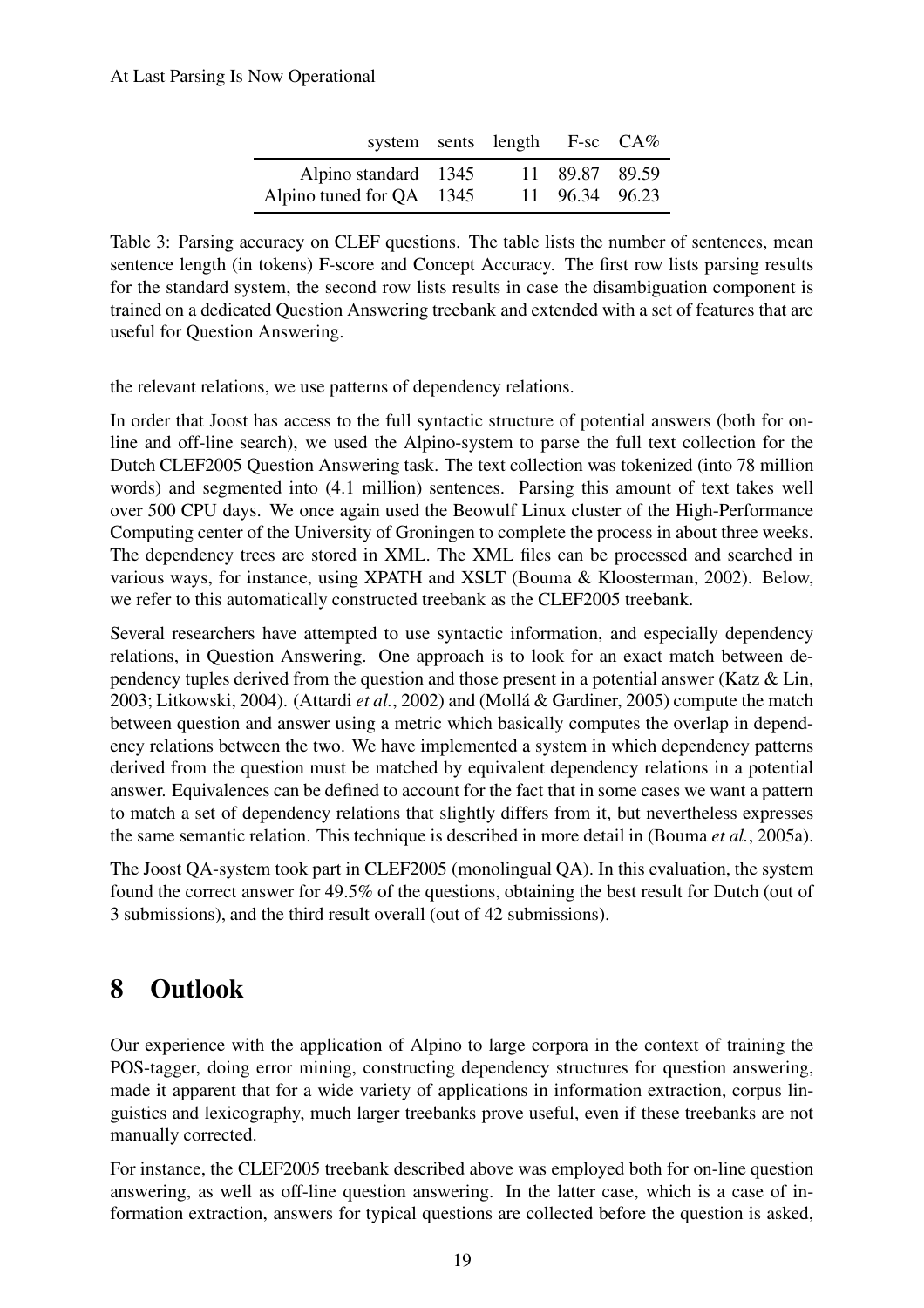giving rise to tables consisting of e.g. capitals, causes of deaths, functions of person names, etc. (Bouma *et al.*, 2005a). It was shown (Jijkoun *et al.*, 2004) that the availability of (automatically constructed) syntactic annotation improves the quality of such tables considerably.

Large, automatically annotated corpora are also useful for applications in corpus linguistics. Bouma, Hendriks and Hoeksema (Bouma *et al.*, to appear) study a.o. the distribution of focus particles in prepositional phrases. Their corpus study on the basis of the CLEF2005 treebank revealed that such focus particles in fact are allowed (and fairly frequent) in Dutch, contradicting claims in theoretical linguistics. Similar techniques have been applied for the study of PPfronting in Dutch (Bouma, 2004), the order of noun phrases with ditransitives (van der Beek, 2004), the distribution of determiner-less PPs (van der Beek, 2005), the distribution of weak pronouns, the distribution of impersonal pronouns as objects of prepositions, etc.

In a recent thesis (Moirón, 2005), Villada Moirón illustrates the usefulness of huge syntactically annotated corpora for various applications in semi-automatic lexicography, in particular aiming at the identification of support verb constructions and related fixed expressions in Dutch.

Very similar techniques have been integrated in other applications in information extraction and ontology building. Van der Plas and Bouma (van der Plas & Bouma, 2005b) apply vector-based methods to compute the semantic similarity of words, based on co-occurrence data extracted from the CLEF2005 treebank. The novel aspect of this work is that they define contexts with respect to the syntactic environment, rather than simple co-occurrence of words. Such syntactic contexts include verb-subject, verb-object, adjective-noun, elements of a coordination, elements in an apposition, and element in a prepositional complement. They show (van der Plas & Bouma, 2005a) that the acquired ontological information correlates with the information in Dutch EuroWordNet, and that the performance of question answering improves with such automatically acquired lexico-semantic information.

The quality of their results is perhaps best appreciated by looking at some examples. We provide examples involving named entities, since these do not require much knowledge of the Dutch language. For a given named entity, we list the 20 most similar words (or multi-word-units which are treated as words in the lexicon) according to the similarity measure computed over vectors containing the frequency of each syntactic context. A demo of their system is available via http://www.let.rug.nl/~gosse/Sets/.

One interesting application that we wish to investigate in the near future is the possibility to use such automatically constructed lexical semantic resources in parsing. The disambiguation component of Alpino already includes *lexical* features. We might hope that such features can be used, for instance, to learn that certain verbs, e.g., the verb *drink*, typically combine with objects such as *beer*, *wine*, *water*, *milk* . . . . A parse in which that verb combines with an unlikely object can then be assigned a lower score. However, in order that such lexical features can be learned effectively, and for a considerable number of words, we would need much larger manually annotated treebanks than are currently available. If, instead, we could map a word (e.g., *milk*) to its semantic class (e.g., *fluid*), we hope to be able to obtain the same effect, without extending the treebank.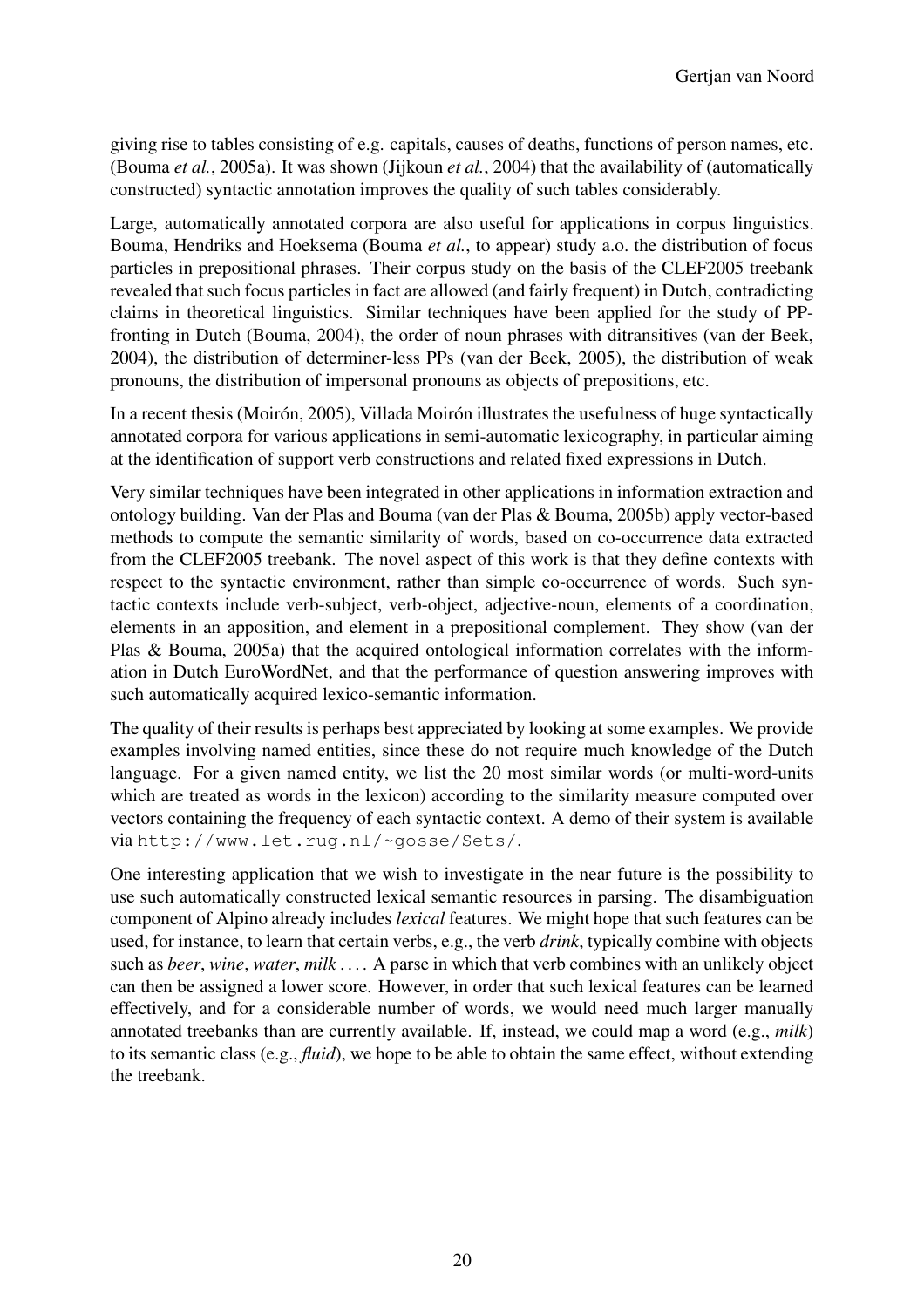- **BMW** Volkswagen, Mercedes, Honda, Chrysler, Audi, Volvo, Ford, Toyota, Fiat, Peugeot, Opel, Mitsubishi, Renault, Mazda, Jaguar, General Motors, Rover, Nissan, VW, Porsche
- **Sony** Matsushita, Toshiba, Time Warner, JVC, Hitachi, Nokia, Samsung, Motorola, Philips, Siemens, Apple, Canon, IBM, PolyGram, Thomson, Mitsubishi, Kodak, Pioneer, AT&T, Sharp
- **Hinault** Kübler, Vermandel, Bruyère, Depredomme, Mottiat, Merckx, Depoorter, De Bruyne, Argentin, Schepers, Criquielion, Dierickx, Van Steenbergen, Kint, Bartali, Ockers, Coppi, Fignon, Kelly, De Vlaeminck
- **Agassi** Sampras, Muster, Medvedev, Ivanisevic, Courier, Bruguera, Krajicek, Stich, Becker, Kafelnikov, Chang, Edberg, Rosset, Korda, McEnroe, Eltingh, Martin, Kro, Krickstein, Forget
- **The Times** Independent, Daily Mail, The Independent, The Daily Telegraph, Ha'arets, Izvestija, Sunday Times, Los Angeles Times, Daily Mirror, The Sunday Times, The Guardian, News of the World, Bild, The Economist, The Sun, Financial Times, Süddeutsche Zeitung, International Herald Tribune, The Observer, Die Welt
- **Beatles** Rolling Stones, Stones, John Lennon, Jimi Hendrix, Tina Turner, Bob Dylan, Elvis Presley, Michael Jackson, The Beatles, David Bowie, Prince, Genesis, Mick Jagger, The Who, Elton John, Barbra Streisand, Led Zeppelin, Eric Clapton, Diana Ross, Janis Joplin
- **Parijs** Londen, Brussel, Moskou, Washington, Berlijn, New York, Rome, Madrid, Bonn, Wenen, Peking, Frankfurt, Athene, Tokio, München, Barcelona, Praag, Antwerpen, Stockholm, Tokyo
- **Grenoble** Rouen, Saint Etienne, Pau, Saint-Etienne, Rennes, Marne-la-Vallée, Aix, Orléans, Toulouse, Montpellier, Amiens, Strasbourg, Lyon, Lens, Avignon, Clermont-Ferrand, Straatsburg, Caen, Bayonne, Limoges
- **Graham Greene** Aldous Huxley, Georges Simenon, John Osborne, Martin Walser, H.G. Wells, Naguib Mahfouz, Martin Amis, Thomas Bernhard, Jan Jacob Slauerhoff, René Appel, Didier van Cauwelaert, René Stoute, Evelyn Waugh, Neil Gaiman, T.E. Lawrence, John Le Carré, Wole Soyinka, Louis Couperus, Bertolt Brecht, G. Parretti
- **Mozart** Schubert, Beethoven, Ravel, Bach, Haydn, Brahms, Rossini, Mahler, Verdi, Wagner, Debussy, Chopin, Strawinsky, Sjostakowitsj, Tsjaikovski, Mendelssohn, Liszt, Strauss, Bruckner, Stravinsky
- **Picasso** Matisse, Braque, Dali, Miro, Cézanne, Chagall, Giacometti, Klee, Van Gogh, Magritte, Miró, De Kooning, Kandinsky, Monet, Degas, Gauguin, Mondriaan, Picabia, Vuillard, Man Ray

Figure 10: Examples of some names with the 20 most similar words and multi-word-units according to the distributional similary measure, based on vectors of frequencies of syntactic contexts. The corpus consists of Dutch news-paper articles from 1994 and 1995.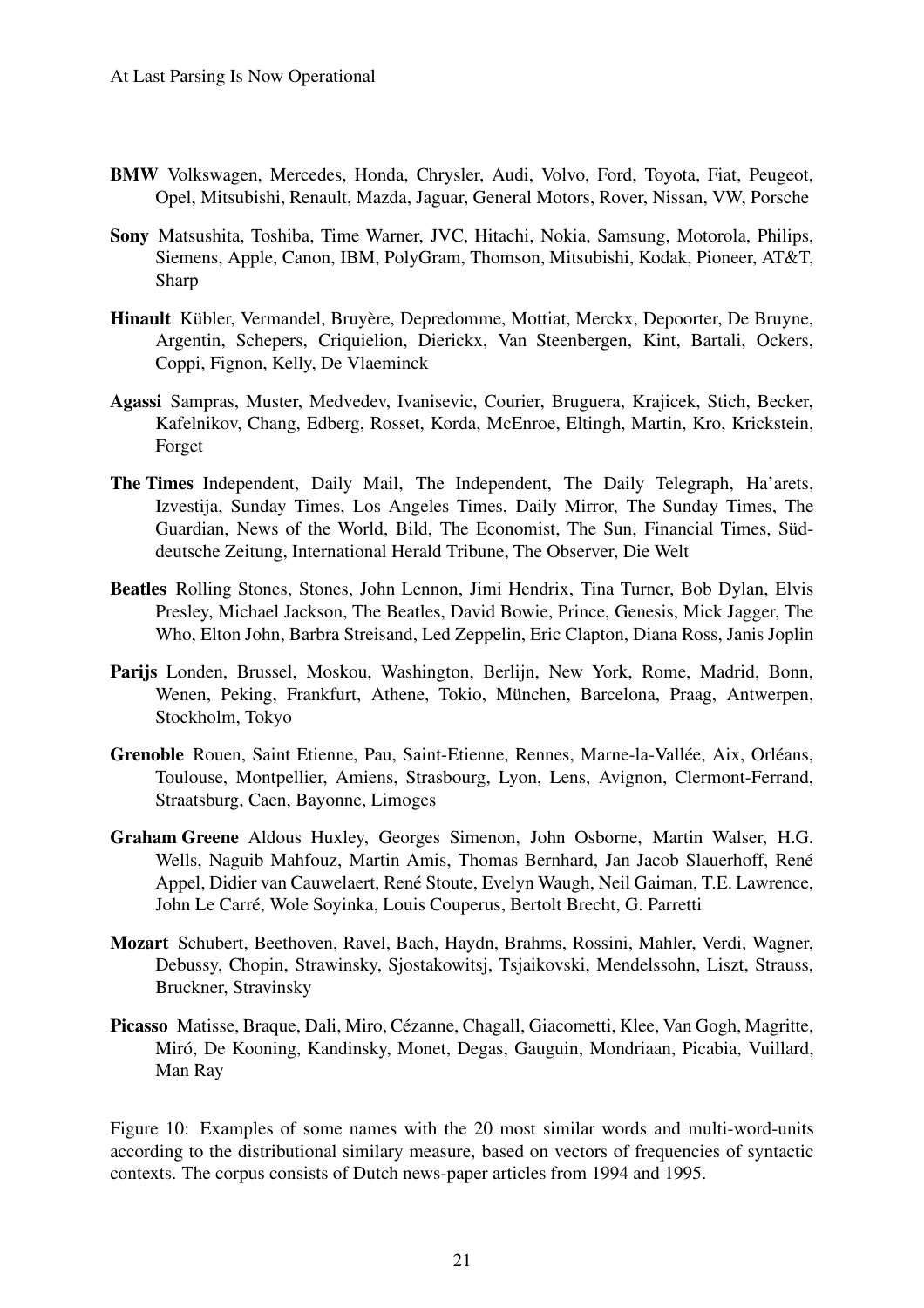# **Acknowledgements**

This research was supported by the PIONIER project *Algorithms for Linguistic Processing* funded by *Nederlandse Organisatie voor Wetenschappelijk Onderzoek* (NWO). The work reported here is the result of a cooperation which included Gosse Bouma, Robert Malouf, Jan Daciuk, Leonoor van der Beek, Begona Villada Moirón, Tanja Gaustad, Mark-Jan Nederhof, Geert Kloosterman, Robbert Prins, Jori Mur, Lonneke van der Plas, Jörg Tiedemann, Peter Kleiweg and John Nerbonne. Their contributions are gratefully acknowledged. The examples in figure 10 are constructed using software by Lonneke van der Plas and Gosse Bouma.

### **References**

ABNEY S. P. (1997). Stochastic attribute-value grammars. *Computational Linguistics*, **23**, 597–618.

ALPINO (2002). The Alpino treebank 1.0. University of Groningen. CDROM; also available via http://www.let.rug.nl/˜vannoord/trees/.

ATTARDI G., CISTERNINO A., FORMICA F., SIMI M. & TOMMASI A. (2002). Piqasso: Pisa question answering system. In *Text REtrieval Conference (TREC) 2001 Proceedings*, p. 633–642, Gaithersburg, ML.

BOROS M., ECKERT W., GALLWITZ F., GÖRZ G., HANRIEDER G. & NIEMANN H. (1996). Towards understanding spontaneous speech: Word accuracy vs. concept accuracy. In *Proceedings of the Fourth International Conference on Spoken Language Processing (ICSLP 96)*, Philadelphia.

BOUMA & KLOOSTERMAN (2002). Querying dependency treebanks in XML. In *Proceedings of the Third international conference on Language Resources and Evaluation (LREC)*, p. 1686–1691, Gran Canaria, Spain.

BOUMA G. (2004). Treebank evidence for the analysis of PP-fronting. In S. KUBLER, J. NIVRE, E. HINRICHS & H. WUNSCH, Eds., *Third Workshop on Treebanks and Linguistic Theories*, p. 15–26, Seminar für Sprachwissenschaft, Tübingen.

BOUMA G., HENDRIKS P. & HOEKSEMA J. (to appear). Focus particles inside prepositional phrases: A comparison between Dutch, English and German. *Journal of Comparative Germanic Linguistics*.

BOUMA G., MUR J. & VAN NOORD G. (2005a). Reasoning over dependency relations for QA. In F. BENAMARAH, M.-F. MOENS & P. SAINT-DIZIER, Eds., *Knowledge and Reasoning for Answering Questions*, p. 15–21. Workshop associated with IJCAI 05.

BOUMA G., MUR J., VAN NOORD G., VAN DER PLAS L. & TIEDEMANN J. (2005b). Question answering for Dutch using dependency relations. In *Proceedings of the CLEF2005 Workshop*.

BRISCOE T., CARROLL J., GRAHAM J. & COPESTAKE A. (2002). Relational evaluation schemes. In *Proceedings of the Beyond PARSEVAL Workshop at the 3rd International Conference on Language Resources and Evaluation*, p. 4–8, Las Palmas, Gran Canaria.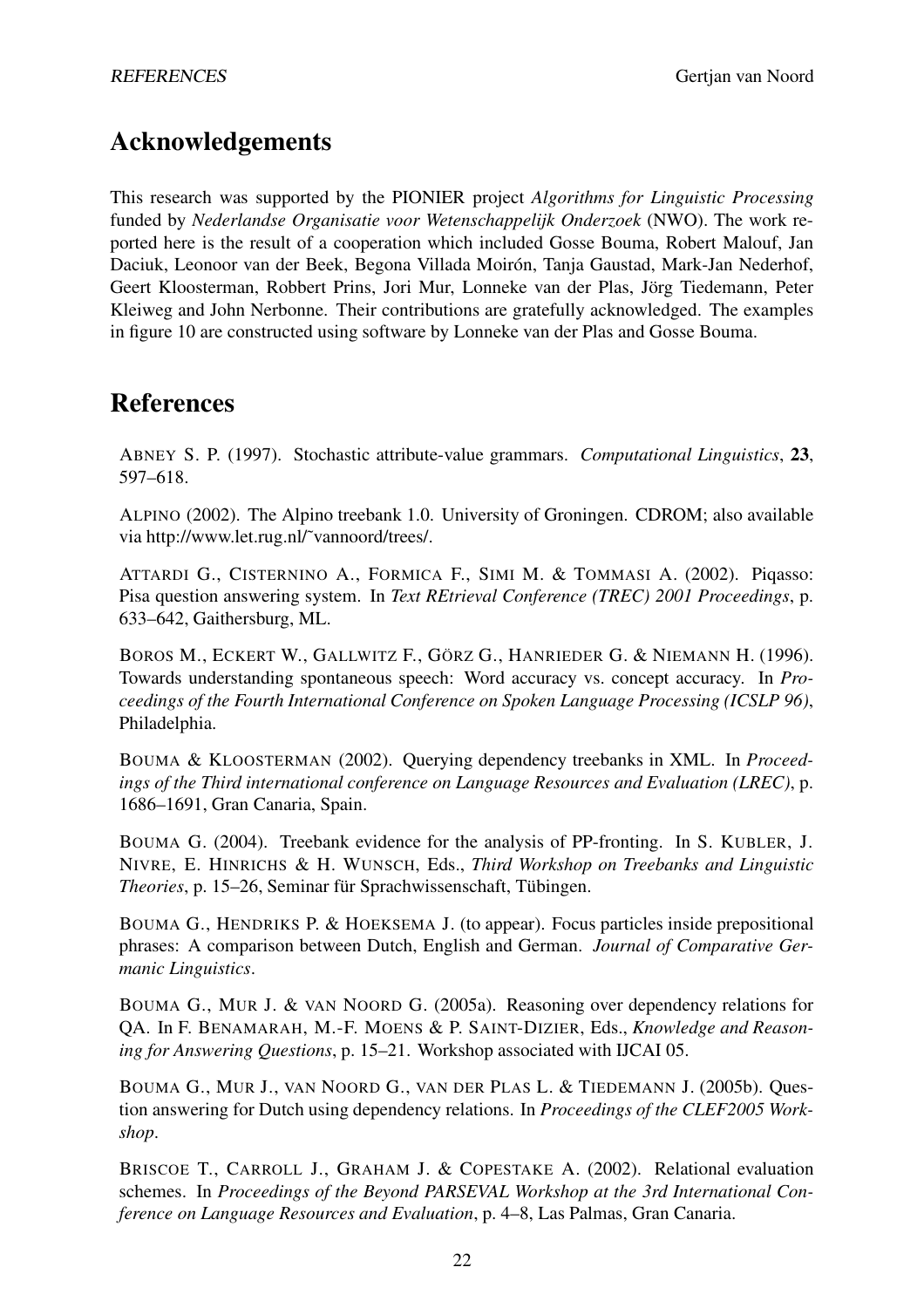CARROLL J. & BRISCOE E. (1996). Apportioning development effort in a probabilistic LR parsing system through evaluation. In *Proceedings of the ACL SIGDAT Conference on Empirical Methods in Natural Language Processing*, p. 92–100, University of Pensylvania, Philadelphia, PA.

CHARNIAK E., CARROLL G., ADCOCK J., CASSANDRA A., GOTOH Y., KATZ J., LITTMAN M. & MCCANN J. (1996). Taggers for parsers. *Artificial Intelligence*, **85**(1-2).

CORMEN, LEISERSON & RIVEST (1990). *Introduction to Algorithms*. Cambridge Mass.: MIT Press.

DACIUK J. (2000). Finite state tools for natural language processing. In *Using Toolsets and Architectures to Build NLP Systems. Coling 2000 Workshop*, p. 34–37, Luxembourg: Centre Universitaire.

DEN BOOGAART P. C. U. (1975). *Woordfrequenties in geschreven en gesproken Nederlands*. Utrecht: Oosthoek, Scheltema & Holkema. Werkgroep Frequentie-onderzoek van het Nederlands.

GEMAN S. & JOHNSON M. (2002). Dynamic programming for parsing and estimation of stochastic unification-based grammars. In *Proceedings of the 40th Annual Meeting of the ACL*.

JELINEK F. (1998). *Statistical Methods for Speech Recognition*. MIT Press.

JIJKOUN V., MUR J. & DE RIJKE M. (2004). Information extraction for question answering: Improving recall through syntactic patterns. In *COLING 2004*, Geneva.

JOHNSON M., GEMAN S., CANON S., CHI Z. & RIEZLER S. (1999). Estimators for stochastic "unification-based" grammars. In *Proceedings of the 37th Annual Meeting of the ACL*.

KATZ B. & LIN J. (2003). Selectively using relations to improve precision in question answering. In *Proceedings of the workshop on Natural Language Processing for Question Answering (EACL 2003)*, p. 43–50, Budapest: EACL.

KIEFER B., KRIEGER H.-U., CARROLL J. & MALOUF R. (1999). A bag of useful techniques for efficient and robust parsing. In *Proceedings of the 37th Meeting of the Association for Computational Linguistics*, p. 473–480, College Park, MD.

LITKOWSKI K. C. (2004). Use of metadata for question answering and novelty tasks. In E. M. VOORHEES & L. P. BUCKLAND, Eds., *Proceedings of the eleventh Text Retrieval Conference (TREC 2003)*, p. 161–170, Gaithersburg, MD.

MALOUF R. & VAN NOORD G. (2004). Wide coverage parsing with stochastic attribute value grammars. In *Beyond Shallow Analyses - Formalisms and statistical modeling for deep analyses*, Hainan China: IJCNLP.

MANNING C. D. & SCHÜTZE H. (1999). *Foundations of Statistical Natural Language Processing*. MIT Press, Cambridge Mass.

MIYAO Y. & TSUJII J. (2002). Maximum entropy estimation for feature forests. In *Proceedings of Human Language Technology Conference (HLT 2002)*.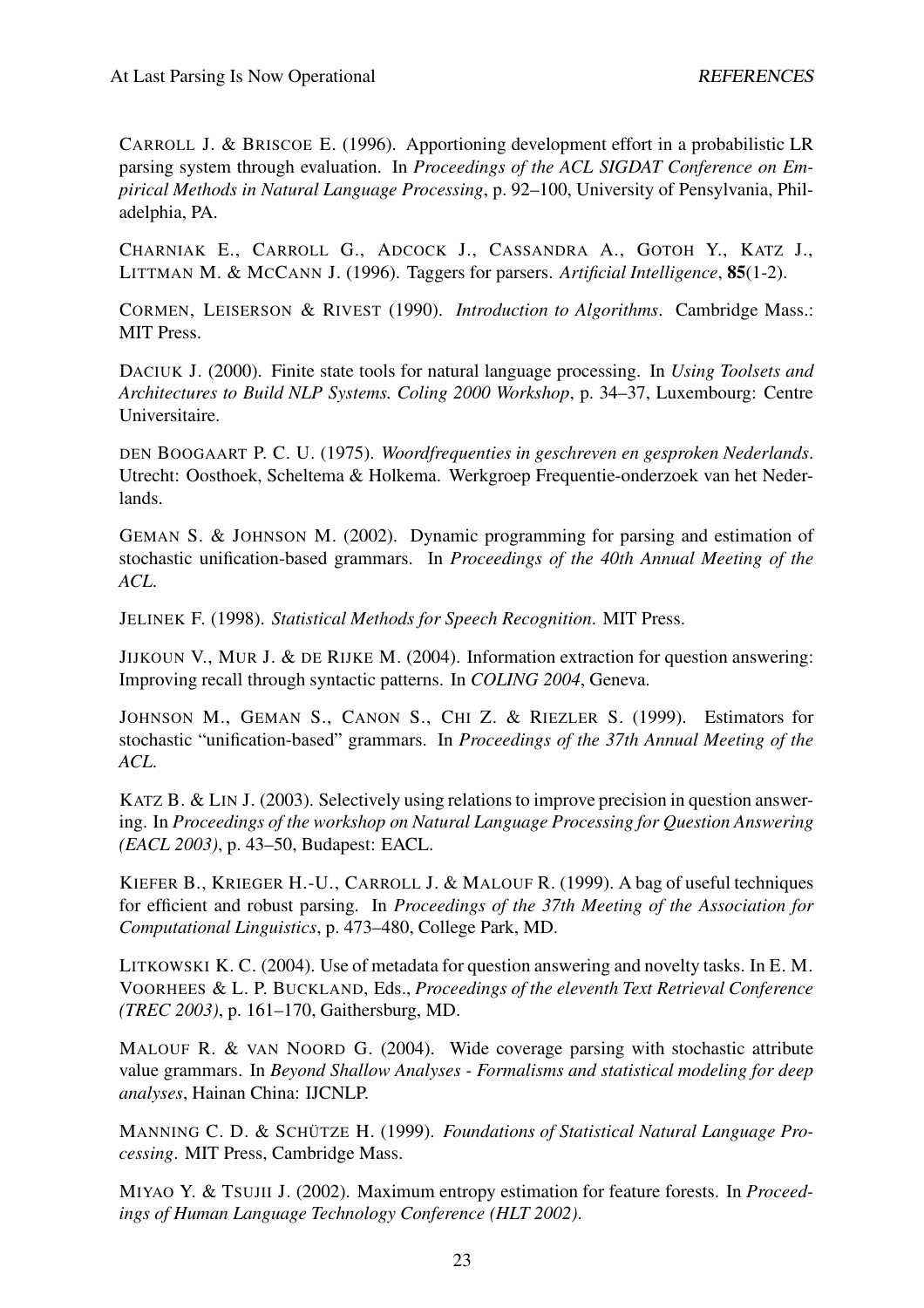MOIRÓN B. V. (2005). *Data-driven identification of fixed expressions and their modifiability*. PhD thesis, University of Groningen.

MOLLÁ D. & GARDINER M. (2005). Answerfinder - question answering by combining lexical, syntactic and semantic information. In *Australasian Language Technology Workshop (ALTW) 2004*, Sydney.

NEDERHOF M.-J. (2003). Weighted deductive parsing and Knuth's algorithm. *Computational Linguistics*, **29**(1), 135–143.

OOSTDIJK N. (2000). The Spoken Dutch Corpus: Overview and first evaluation. In *Proceedings of Second International Conference on Language Resources and Evaluation (LREC)*, p. 887–894.

OSBORNE M. (2000). Estimation of stochastic attribute-value grammars using an informative sample. In *Proceedings of the Eighteenth International Conference on Computational Linguistics (COLING 2000)*.

PRINS R. (2005). *Finite-State Pre-Processing for Natural Language Analysis*. PhD thesis, University of Groningen.

RASPE R. E. (1786). *Baron Munchausen's narrative of his marvellous travels and campaigns in Russia*. Oxford.

RIEZLER S., KING T. H., KAPLAN R. M., CROUCH R., MAXWELL J. T. & JOHNSON M. (2002). Parsing the Wall Street Journal using a Lexical-Functional Grammar and discriminative estimation techniques. In *Proceedings of the 40th Annual Meeting of the ACL*.

VAN DER BEEK L. (2004). Argument order alternations in Dutch. In M. BUTT & T. H. KING, Eds., *Proceedings of the LFG'04 Conference*: CSLI Publications.

VAN DER BEEK L. (2005). The extraction of Dutch determinerless PPs. In *Proceedings of the 2nd ACL-SIGSEM Workshop on the Linguistic Dimensions of Prepositions and their Use in Computational Linguistics Formalisms and Applications*, University of Essex, Colchester.

VAN DER BEEK L., BOUMA G., MALOUF R. & VAN NOORD G. (2002). The Alpino dependency treebank. In *Computational Linguistics in the Netherlands*.

VAN DER PLAS L. & BOUMA G. (2005a). Automatic acquisition of lexico-semantic knowledge for QA. In *Proceedings of the IJCNLP workshop on Ontologies and Lexical Resources*.

VAN DER PLAS L. & BOUMA G. (2005b). Syntactic contexts for finding semantically related words. In T. VAN DER WOUDEN, M. POSS, H. RECKMAN & C. CREMERS, Eds., *Computational Linguistics in the Netherlands 2004. Selected Papers from the fifteenth CLIN meeting*: LOT, Netherlands Graduate School of Linguistics, Utrecht.

VAN NOORD G. (1997). An efficient implementation of the head corner parser. *Computational Linguistics*, **23**(3), 425–456.

VAN NOORD G. (2001). Robust parsing of word graphs. In J.-C. JUNQUA & G. VAN NOORD, Eds., *Robustness in Language and Speech Technology*. Dordrecht: Kluwer Academic Publishers.